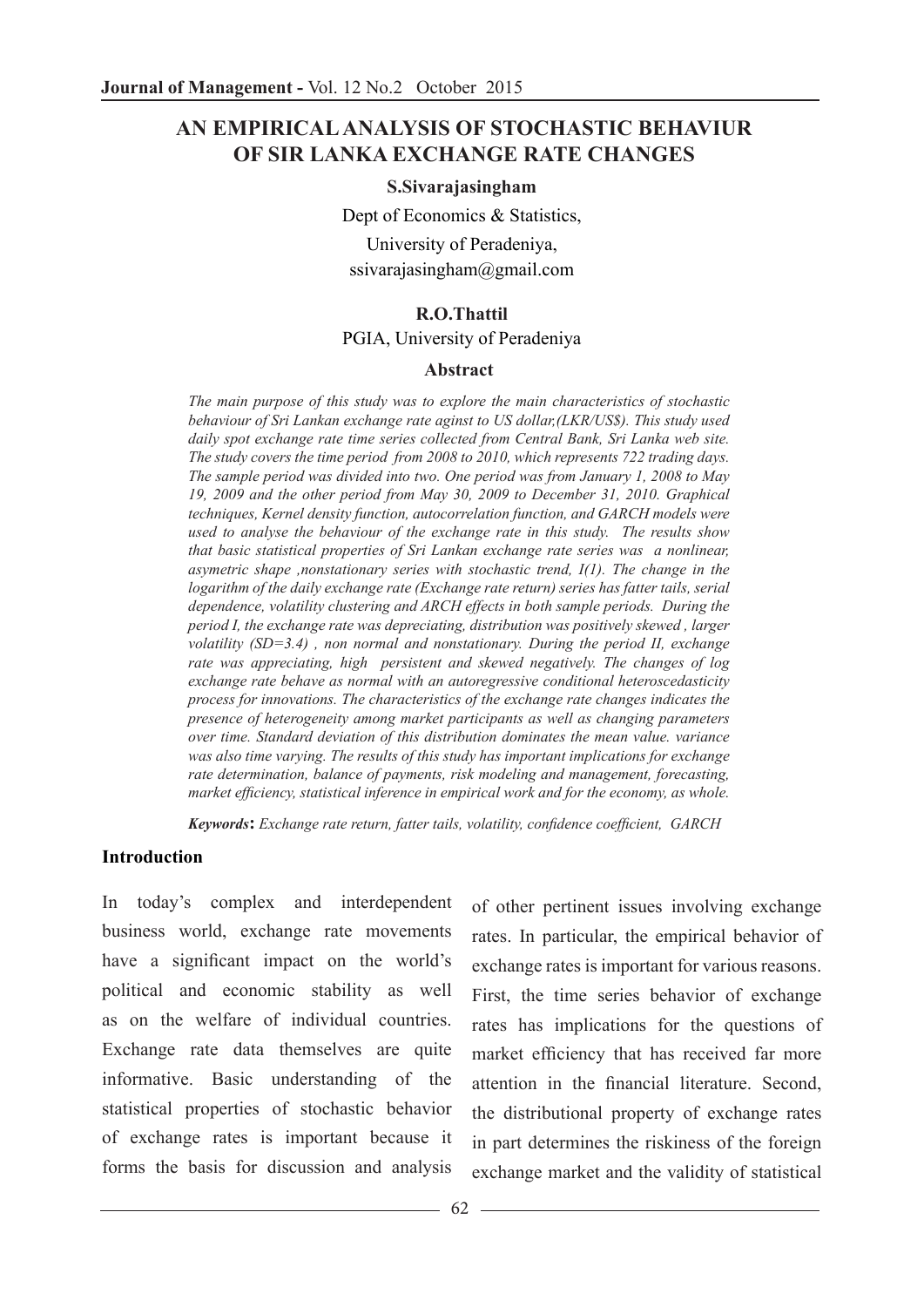inference in empirical work. Third, the statistical behavior of exchange rates provides insight into the nature of the process governing exchange rate determination. Further, exchange rate movements are important factors affecting sales and profit forecasts, capital budgeting plans, and the value of international investments and stock markets. Therefore, knowledge of the statistical properties of the distribution of daily exchange rate changes has important economic applications on international trade, balance of payments and capital flows, mean–variance analysis of international asset portfolios, and the pricing of options on foreign currencies.

Given the small, open and import dependent nature of the Sri Lankan economy, the exchange rate is probably the most important asset price. It has been an important element in the monetary transmission process in Sri Lanka. Movement in this price has a significant effect on consumer prices. Again this background, good understanding of stochastic properties of the behavior of Rupee-US dollar exchange rate changes is important in many aspects. Therefore, an in-depth empirical analysis of exchange rate behavior might also provide useful implications for the direction of future research.

Exchange rates have been the subject of numerous research papers. Several papers have been published dealing with exchange rates mainly focusing on economic aspects, in particular of developed countries. Sri Lankan exchange rate has not received much attention in the finance literature. Very few studies have

attempted to study the exchange rates. However, their focus has been mainly on economic aspects. However, there exists no in-depth technical analysis on statistical properties and stochastic behavior of the Sri Lankan exchange rate changes. This study intends to fill this gap in the finance literature and provide an in-depth analysis. Results of this study provide relevant implications for investors and policy makers. Therefore, a thorough understanding of the stochastic properties of Sri Lankan exchange rate will enable to manage their exchange rate policy.

The main objective of this study is to explore and explain the statistical properties of the stochastic behavior of the changes in logarithms of exchange rates of LKR/US\$. Goal of this study is to 'let the data speak for themselves' as much as possible.

### The specific objectives are

- i. to estimate and describe the stylized facts of exchange rate changes (stochastic properties of exchange rate returns ) in order to obtain insights into their dynamic patterns
- ii. to introduce the reader to some new insights provided by methods based on new econometric techniques.
- iii. to study how conditional expectation and conditional variance of exchange rate evolve over time
- iv. to uncover the underlying patterns of exchange rate changes using non-standard techniques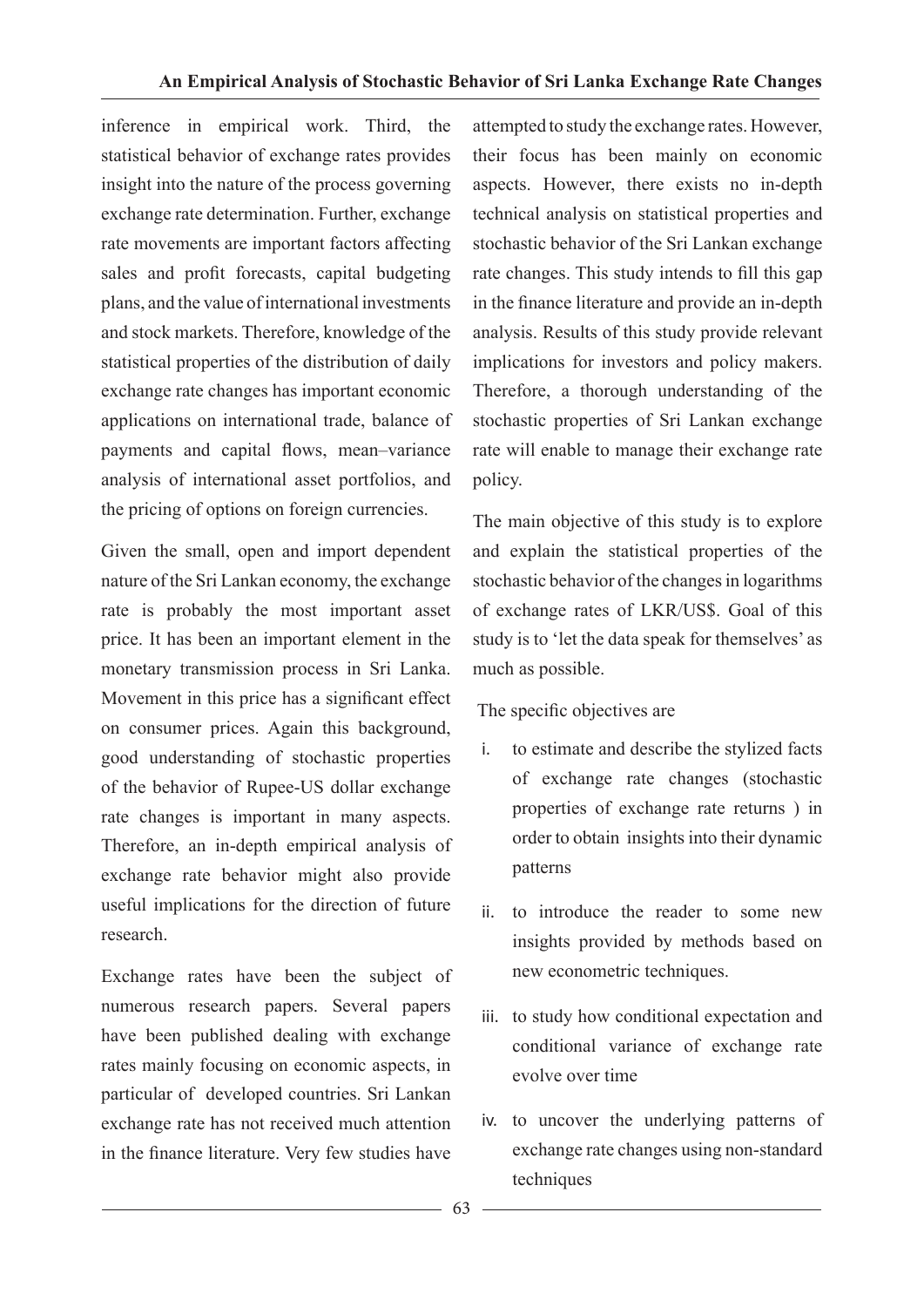Understanding the statistical properties of the exchange rate behavior has important practical implications. The main contributions of this study are: First, this study accommodates recent theoretical and empirical developments in the analysis that are important to our understanding of the nature of exchange rate behavior. Second, by examining statistical properties of Sri Lankan exchange rate changes, we hope to complement the existing literature on this issue since empirical work on this issue related to Sri Lanka is still lacking. This study differs in several aspects from other studies. This study focuses only Sri Lankan and US Dollar exchange rate. Sample period considered is only from 2008 to 2010. This study captures in a systematic and meaningful fashion the information and properties contained in the daily exchange rate data. These findings may help for further work on appropriate distribution of the exchange rate distribution and estimates of the parameters.

### **Literature Review:**

Mandelbrot (1963), Fama(1965) find that the empirical distribution of price changes of financial asstets is leptokurtic when compared to the normal distribution. Mandelbrot(1967) and Fielitz (1971) provide evidence rejecting the assumptions of homoskedasticity and independence over time.

Baillie and Bollerslev (1989) find that short run exchange rate changes of major European currencies behave as Martingale process with leptokurtic distributions and conditionally heteroskedasticitic errors. Bollerslev (1987),

Hsieh (1988) and Akgiray and Booth (1900), among others, report similar findings for other major currencies. Boothe Paul and D.Glassman (1987) have shown that changes in logarithms of exchange rates have nonnormal distributions for daily, weekly and possible monthly data. The scale mixtures of distributions best describe the daily data. The issue of time varying parameters were not examined.

#### **Methodology**

The data set consists of daily nominal spot exchange rates between the US dollar and Sri Lankan rupee, LKR/US \$ exchange rate. Let ER. be the spot exchange rate, expressed in domestic currency price of one unit of a foreign currency at time, t (hence forth referred to as the level form). An increase in  $ER_1$  means a depreciation of the domestic currency. Let  $e_t = \ln(R_t)$ . The raw exchange rates were transformed into log returns,  $r_t$ , which can be interpreted as a series of continuously compounded daily returns (Brook et al, 1991). Log return= $r_1 = e_1 - e_{t-1}$ . The change in the logarithm of the daily exchange rate is called return of exchange rate. This is a unit free measure. The main reason for using returns rather than prices (exchange rates) is that returns have more suitable statistical properties than prices. Exchange rate return is a measure investors frequently use for evaluating the behavior of an exchange rate over time. The use of logarithmic changes is common in the speculative market literature.

The sample covers the period from January 1, 2008 to November 30, 2010 which gives a total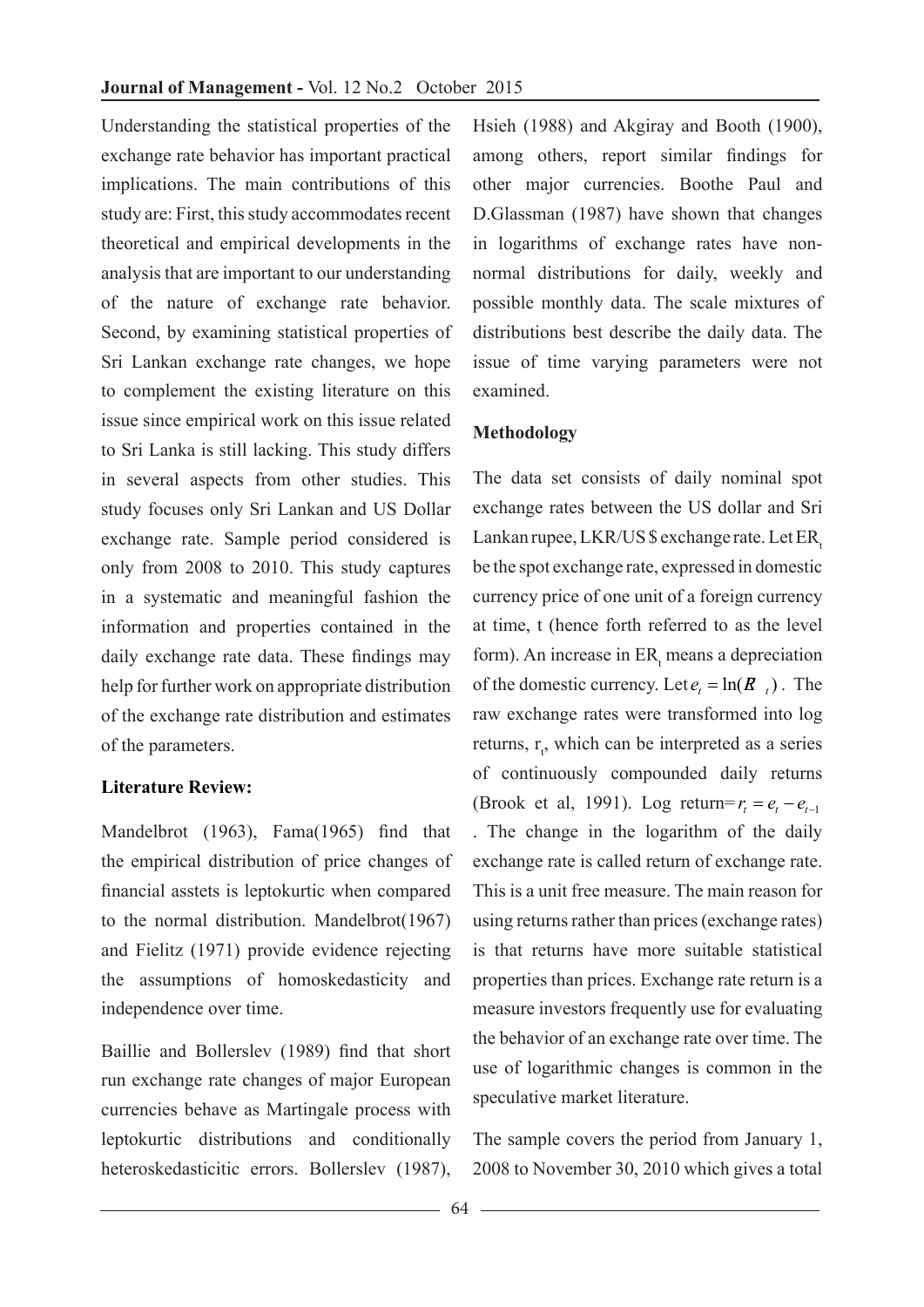of 722 observations. The sample period was divided *into two; period I as January 1, 2008 - May 19, 2009(PI) and period II May 21, 2009 – November* 30, 2010 (**PII**) in order to investigate and compare the variability characteristics of exchange rate behavior during the war period and post war period in Sri Lanka. The data was obtained from Central Bank of Sri Lanka web site.

Numerical descriptive statistics and graphical techniques - Line graphs, Histograms, and correlograms, Box-Plots, kernel density estimate, confidence ellipse, Q-Q plots - are used to explore the behavior of exchange rate changes. Further, Auto regressive conditional heteroscedasticity (ARCH) model, Generalized autoregressive conditional heteroscedasticity (GARCH) model are also used along with a variety of parametric specifications to explore the stochastic behaviour of exchange rate changes of Sri Lanka. Persistence is measured by the sum of the AR coefficients.

# **Empirical Findings**

This study tries to highlight the stylized facts of exchange rate changes during the study periods. Empirical findings that are so consistent across time periods are termed as stylized facts (Sewell, 2006). A stylized fact is a simplified presentation of an empirical finding. They are a means to represent complicated statistical findings in an easy way.

The exchange rate time series are presented in levels and in first differences of the logarithms for the two periods as ER1 and ER2 as  $r_1$  and  $r_2$ respectively.

In this analysis, prominent data features of the exchange rate (LKR) are first, varying trend behaviour. One can observe the changing trend which implies a changing mean in the exchange rates. Time varying mean contains information on the trending of the exchange rate levels. Figure 1 shows the movements of the LKR against USA dollar for the sample period. The line graph shows considerable randomness. One can clearly see two main trend patterns from the time plots, upward movement and downward movement. The time plot of the nominal exchange rate, Figure 1, over the sample period, shows that Sri Lankan exchange rate has behaved with two remarkable trend characteristics: First, it has an upward movement (exponential trend with fluctuations) which indicates a depreciation of the rupee, that is the cost of obtaining a unit of dollar has increased. Second, since 2009 May, a downward movement that indicates an appreciation of the rupee against the US dollar.

Figure-1 shows that Sri Lankan exchange rate has depreciated before 2009 may, and appreciated since May 2009 during the sampleperiod. Since 2009 may, LKR is appreciated during the sample period. High inflow of capital flow and the increase in reserve, remittances, IMF grants, foreign loan may have caused the appreciation of the rupee. According to the histogram, ER has behaved differently during the war period and post war periods. The dissimilar monetary policies in war and postwar periods are implied by positive and negative skewness measures.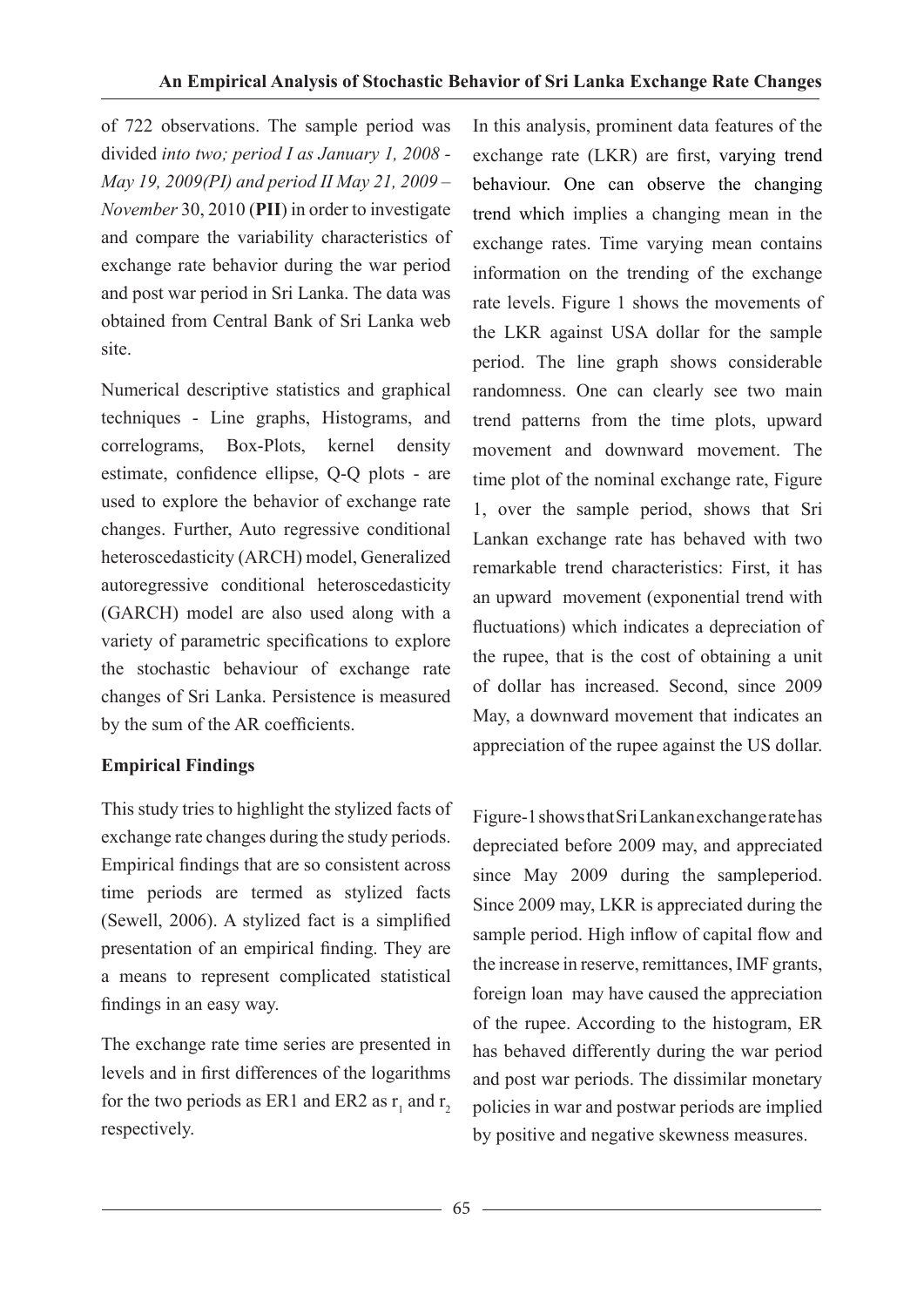

Exchange rate behaviour

*Figure 1: Exchange rate behavior in level form*

Figure 2 indicates the density distribution of the exchange rate in level form. The Kernel estimates of the ER density distributions indicate that density distributions of exchange rate in level form are not normal. ER1 is positively skewed and ER2 is negatively skewed. The histogram, and the JB statistics also indicate they are non-normal distributions. Summary statistics for the exchange rate (in level form) are given below,

The distribution of exchange rate return show that it was much volatile during the period of May 2009. There were large positive and large negative returns observed in 2009 first quarter and 2010. The figure-3 shows that variances of  $r_{t}$  appear to change over time and means are lower than standard deviation in both periods. Friedman and Vandersteel (1982) also showed



### **Distribution of exchange rate level form:**

**Figure- 2 Density function of exchange rates, ER1 and ER2**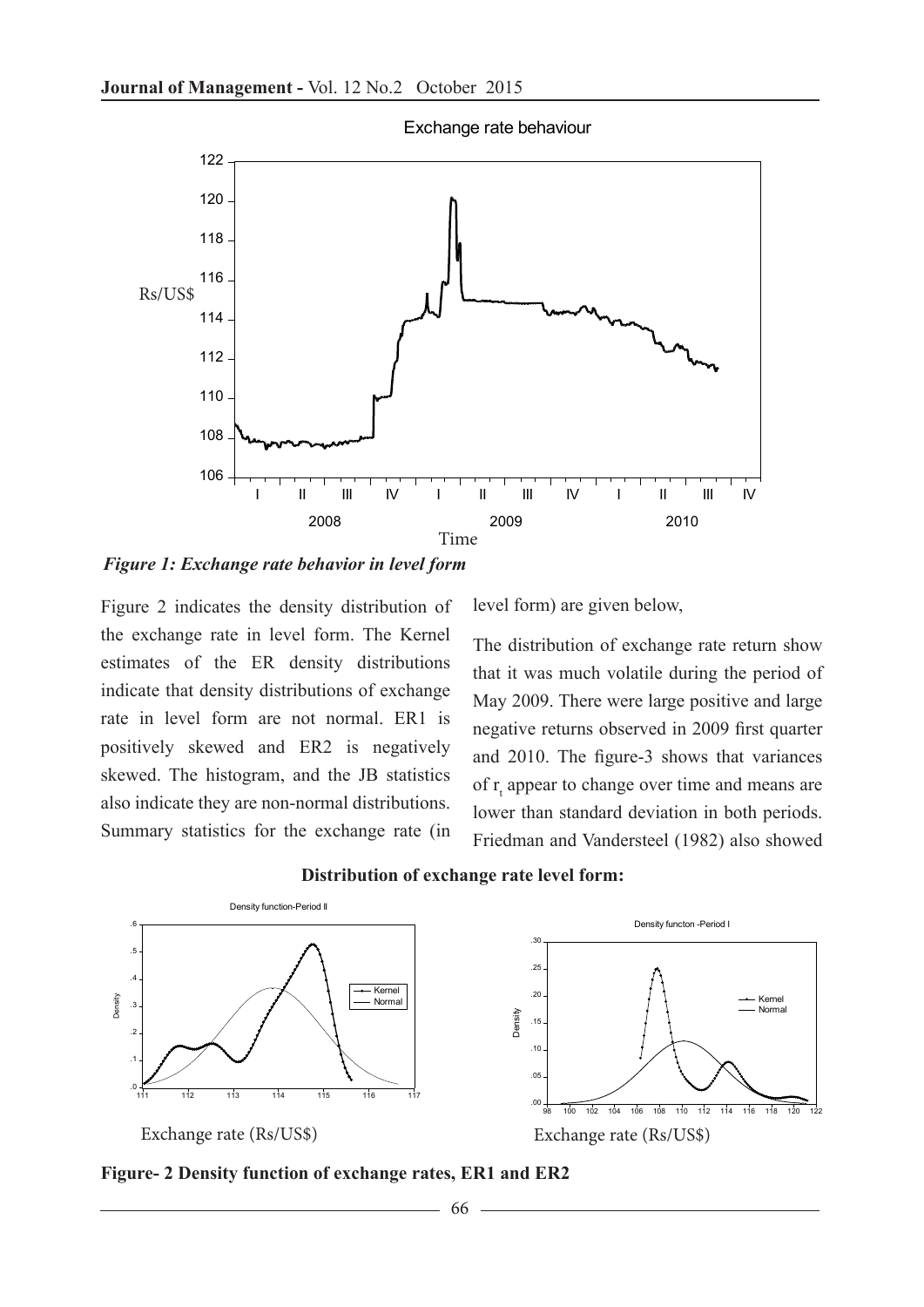

**Figure-3 Summary statistics of exchange rate distributions**

that the means and variances of  $r_{t}$  appear to change over time.

# **The Moments of the Empirical Distribution of the Exchange Rate Changes**

Measures of the various sample moments provide a preliminary description of the properties of the distribution of changes in daily exchange rate for Sri Lanka. The empirical density function of exchange rate return is estimated by Kernel density estimator,  $= \frac{1}{h} \sum_{i=1}^{c} k \left( \frac{y_i - y_i}{h} \right)$  $\overline{\phantom{a}}$  $\hat{f}(y) = \frac{1}{h} \sum_{i=1}^{h} k \left( \frac{y_i - y}{h} \right)$  where k(z) is a function  $h \leftarrow$  i=1 \, h which satisfies  $\int k(z)\vec{a}$  =1 and h is the band width. The Kernal density function of the LKR return data was estimated with normal distribution imposed. The unconditional distribution of daily returns has fatter tails than normal distribution. The sample mean, variance, skewness, and kurtosis were calculated for two sample periods. Figure 4 shows the basic

descriptive statistics of the logarithmic returns of the Sri Lankan rupee exchange rates against the US\$. Summary statistics show that kurtosis of both distributions are much larger than the normal value. Large observations occur more often than one might expect for a normally distributed variable. Thus, both very small and very large observations occur more often compared to normally distributed variable with the same first and second moments. The kurtosis of the exchange rate returns is high in war period than in the post war period. Means, standard deviations, skewness and kurtosisvary between these two periods. Calderon-Rossell and Ben Horim (1982) found that mean, skewness and variance of the distribution vary over time.

The Figure -4 displays the frequency distributions of return series in a histogram for period I and period II. The histogram divides



#### **Empirical Distribution of the Exchange Rate Changes**

The exchange rate return behavior during the study periods are given in the figure- 3 below.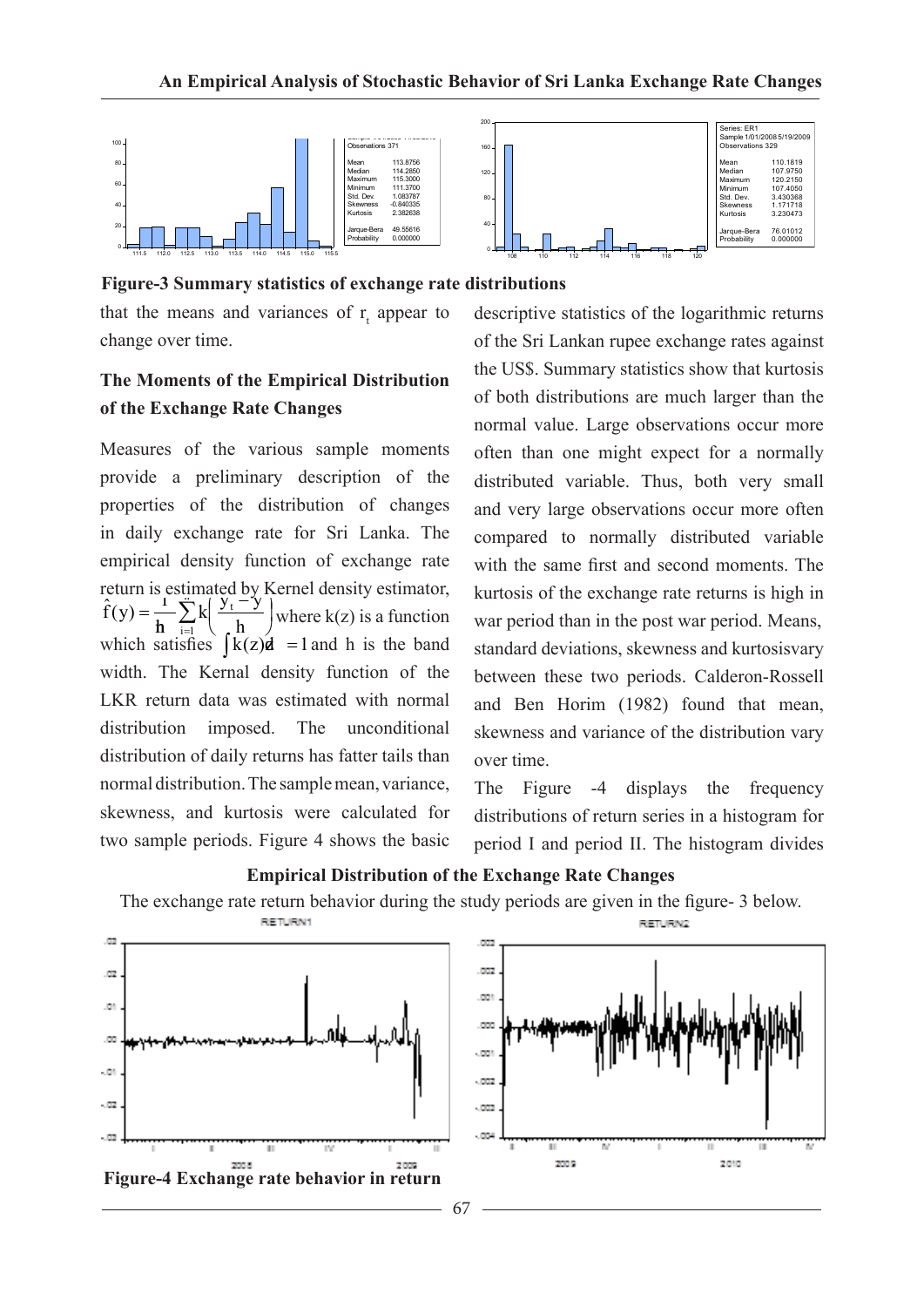

**Figure 4 Descriptive Statistics of Return Distributions**

the series range into a number of equal length intervals (bin) and displays a count of the number of observations that fall into each bin. Descriptive statistics are also shown in this fugure4. In previous studies in the literature, the consensus is that the distribution of these changes is unimodal and has fatter tails than thenormal distribution. These distributions show clearly more peaked and have fatter tails than their corresponding normal distribution.  $\sqrt{2}$ 

Figure 5 shows the empirical density functions have longer and fatter tails than that of the corresponding normal distribution, excess peakedness at the mean. The distributions are approximately symmetric and leptokurtic(heavy tailed). The plots indicate that the normality assumptions is questionable for these return series. There primary differences between these densities are in their means, variances, skewness and kurtosis.

Measures of central tendency of the return

distribution, mean, median are very close to zero. The mean of the series is very close to zero in each period, and despite, the large sample, they are not significantly different from zero,(using the t test, Sign test, Wilcoxon test)  $H_0: \mu = 0$  was not rejected (p=0.1867) in the war period thus the standard assumption that the expected value of daily returns equals zero is met. This indicates that the value of the currency has remained stable over the sampling periods. But the null hypothesis was rejected at the 5 percent level. (p=0.0016) in the post war period. However, these results can be misleading because the standard errors for the means do not account for possible first and second moment dependencies in the series. The average return is negligible in comparison to its standard deviation. Two sample t test rejects the null hypothesis of the two periods means are equal. P value is 0.015, therefore means are not equal in both periods. In post war period, mean was less than war period. Variance measure





**Figure 5 Comparison of Empirical Return (kernel) Density Functions**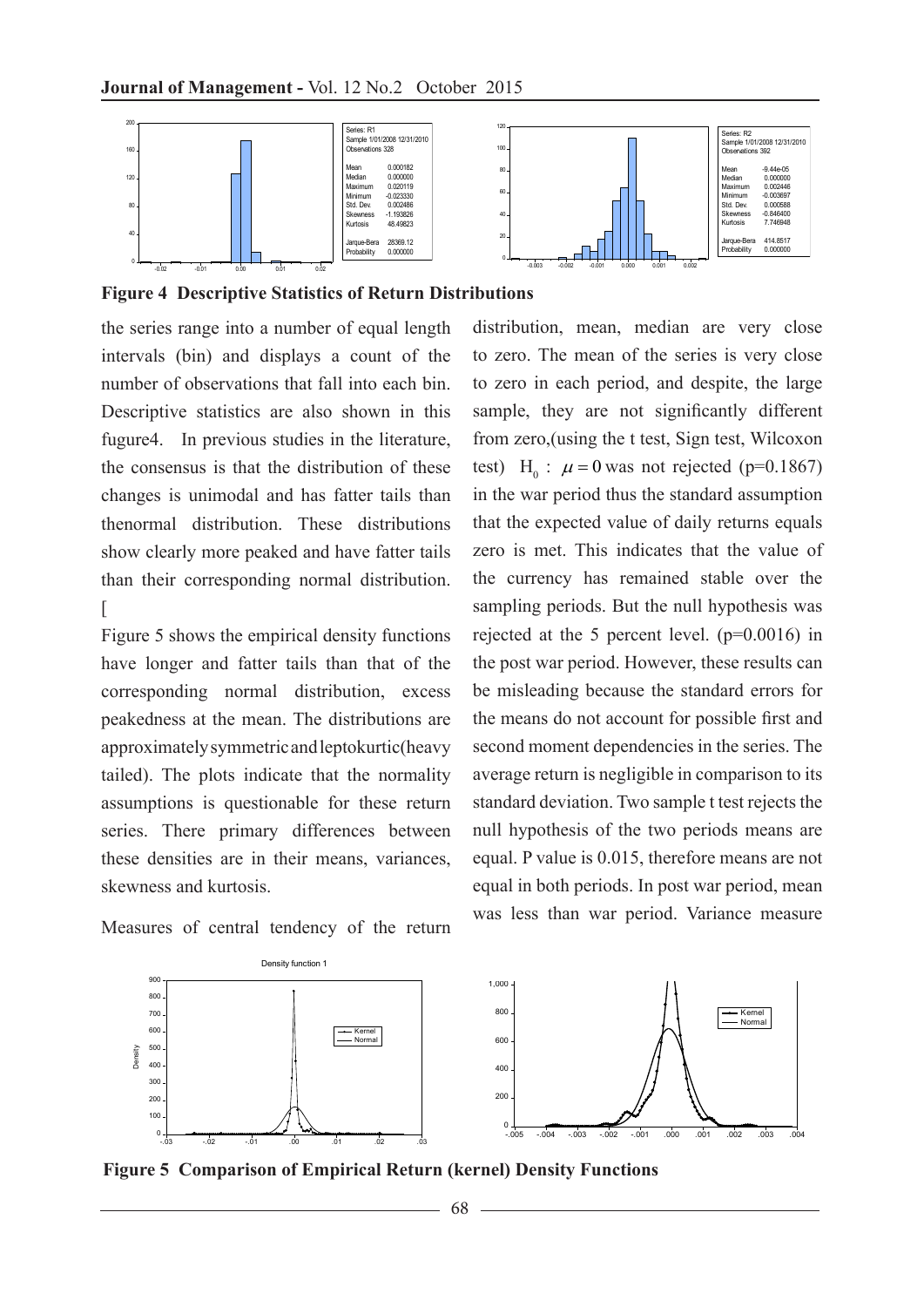

#### **Figure 6 Variability of the Distributions**

does not adequately describe the exchange rate return distribution. Standard deviation of the return series is lower in post war period compared to war period. The variability of the returns are higher in the period I (SD=0.24) than in period II (SD=0.06). Variance test - Levene's test shows that variances are not equal statistically in both sample periods

The return series become much more volatile in war period than in post war period

**Table 1 : Variability of the exchange rate return series**

|           | P1       | P <sub>2</sub> |
|-----------|----------|----------------|
| SD        | 0.00248  | 0.000588       |
| mean      | 0.000182 | $-0.0000944$   |
| (SD/mean) | 13.62    | 6 23           |

69 variability. Unconditional variance understates The coefficient of variation in the war period 13.62 while in the post war period is 6.23. The sample variance of the rupee dollar return is higher in war period. The standard deviation of the returns completely dominates the mean of the returns. The non-Gaussian character of the distribution makes it necessary to use other measures of dispersion than the standard deviation in order to capture the variability of returns. One can consider higher order moments or cumulants as measures of dispersion and

the actual degree of uncertainty.

The skewness statistics indicate that the distribution of the exchange rate return series is slightly negatively skewed in both periods. The negative skewness implies that large negative returns tend to occur more often than the large positive ones. Negative skewness indicates fat tails on the left hand side of the distribution. Although return series is negatively skewed in both periods, the negative magnitude of skewness is high in the war period.

#### **Kurtosis**

Kurtosis measures peakedness of the distribution and the fatness of the tails of the distribution. It is defined to be the fourth moment about the mean divided by the square of the second moment about the mean. The property is related to the concept of leptokurtosis. A distribution is said to be leptokurtic if the ratio of the fourth central moment  $(\beta_2)$  to the square of the variance, is greater than 3. It can be shown that leptokurtosis can be caused by excessive mass compared with the normal distribution, both at centre of the distribution and in the tails.

The excess kurtosis statistics indicate that the distribution of the exchange rate return series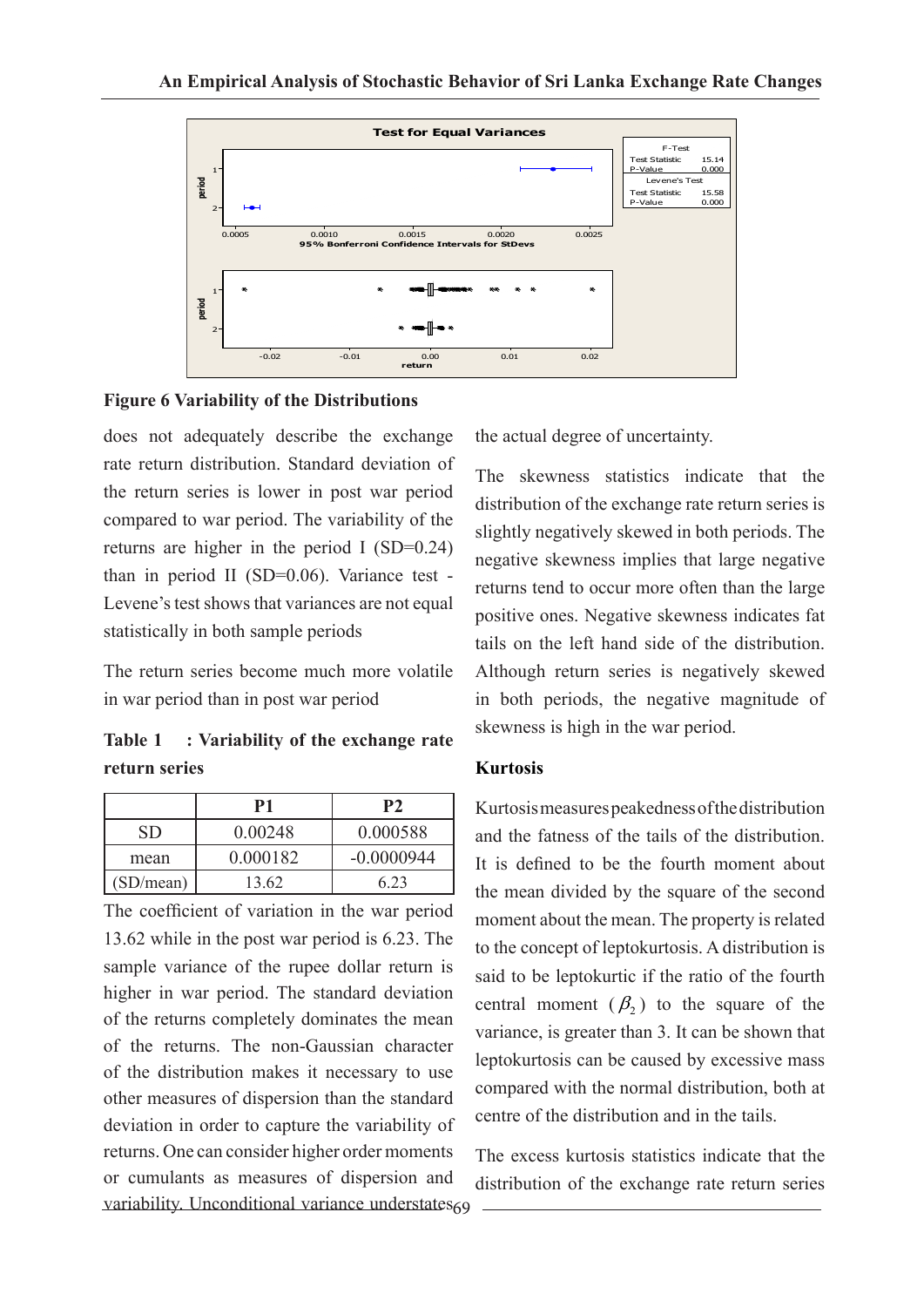is highly leptokurtic relative to the normal distribution in both sample periods. It indicates that there is large excess kurtosis. However, excess kurtosis was high in war period(k=48) compared to the post war period. $(k=7.7)$ . These values indicate that return distributions are not normal. Leptokurtosis is a very strong and robust statistical property of short run price dynamics in speculative markets. Additivity and volatility clustering are connected with the fat tail property.

**Table 2 Measure of Kurtosis**

| kurtosis | 48.49 |  |
|----------|-------|--|
|          | 20c   |  |

Mandelbrot(1963) pointed out the insufficiency of the normal distribution for modeling the marginal distribution of asset returns and their heavy tailed character. Conditional heavy tails- even after correcting returns for volatility clustering e.g. via GARCH type models, the residual time series still exhibit heavy tails. However, the tails are less heavy than in the unconditional distribution of returns. The distribution tends to be non-Gaussian, sharped peaked and heavy tailed, these properties are more pronounced during the war period.

One of the important characteristics of the exchange rate return series is their high variability. As revealed by the heavy tailed distributions of their changes and the nonnegligible probability of occurrence of violent market movements. These large market movements, far from being discardable as simple outliers,

# rates is important because it provides a benchmark for evaluating the performance of alternative models of exchange rate determination. Under the random walk version of the martingale hypothesis,  $\mathbf{r}$  should be serially uncorrelated at all leads and lags. The results of Variance–Ratio methodology of Lo and MacKinlay (1997) shows that the p values larger than 0.05, indicating that the martingale hypothesis cannot be rejected at 5 percent level in the war period. This indicates that Sri Lankan exchange rate return,  $r_{\text{t}}$ , is found to follow a martingale sequence in war period. On the basis of the individual and Joint tests, it can be seen that the martingale hypothesis is rejected in the post war period. (p=0.000). Empirical results provide evidence that exchange rate market is efficient in war period, in the sense that the exchange rate, RS/US are non predictable as the exchange rate follow martingale sequences.

#### **The Random Nature of Exchange Rate:**

It is often said that asset prices, such as stock prices, or exchange rates, follow a random walk; that is they are non-stationary. A random walk is a process with two properties. (i) a unit root and (ii) white noise error term. For any random walk series, the disturbances,  $\varepsilon$ , are serially uncorrelated, or the innovations are unforecastable from the past innovations. However, the literature has concluded that a series follows a random walk because the null hypothesis of a unit root is not rejected, or because error term is white noise.

#### **Unit Root Property and Stationarity**

#### **Martingale Property**

Testing for the martingale property in exchange

A stochastic process is said to be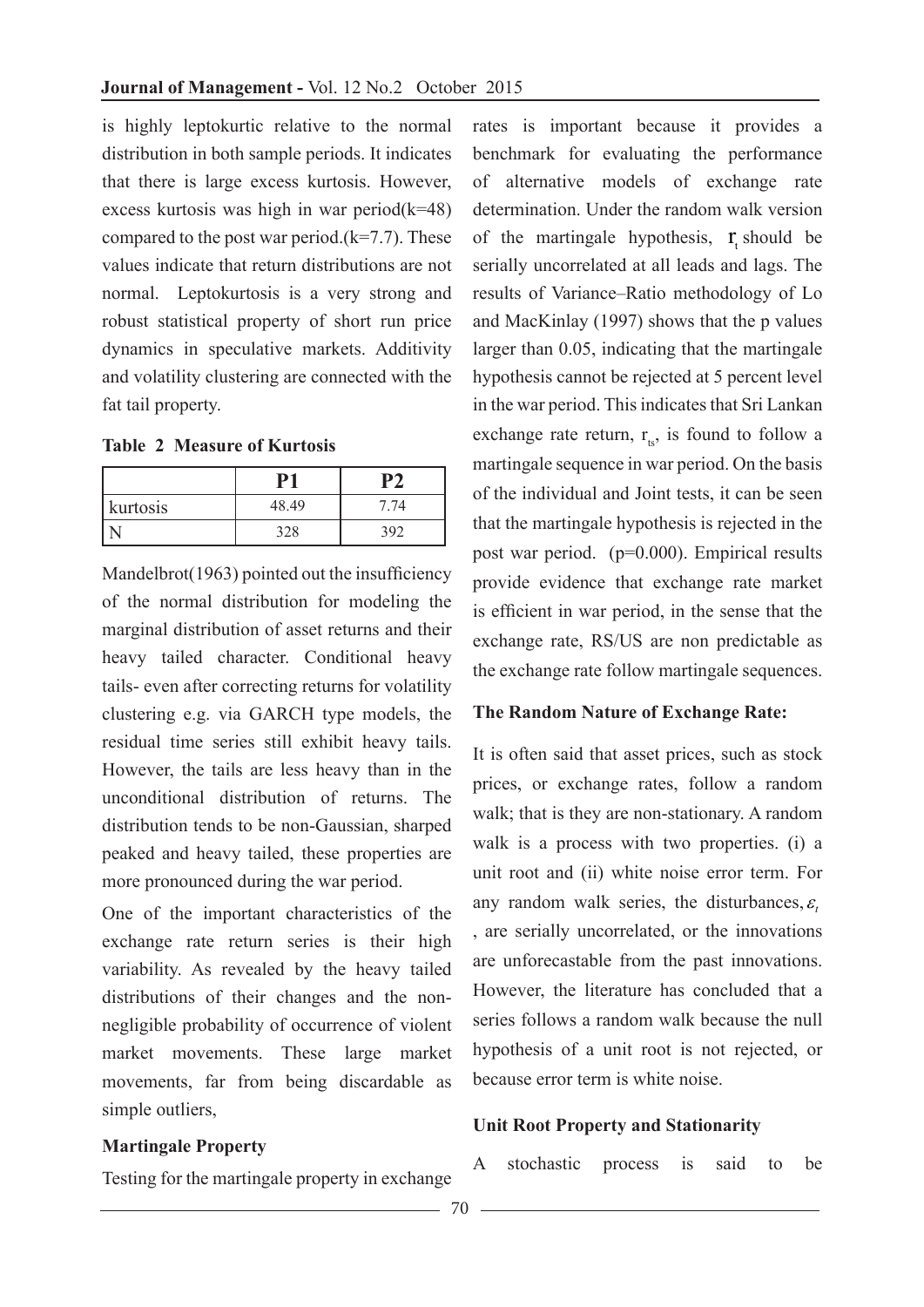

**Figure 7 ACF of Exchange Rate Series**

covariance stationary if  $E[R(t)] = \mu$ for all t, Var Var[ $\mathbf{R}$  (t] < $\infty$ , for all t, and Cov[**R** (t) **R**  $(t + j) = \gamma_j$  for all t, and j. It has finite mean, variance and covariance that do not depend on the time, and the covariance depends only on the interval j.

ER series display random walk–type behavior (see Campbell, Lo and MacKinlay, 1997). To investigate the random walk nature (issue of unit roots) of empirical exchange rate behavior, ( LKR ), the augmented Dickey- Fuller and the Phillips- Perron tests were implemented on logarithm of the spot exchange rate series,. The ADF test method involves estimating the model  $\Delta e_t = \alpha_0 + \alpha_1 t + \alpha_2 e_{t-1} + \sum_{j=1}^{\infty} \Delta e_{t-j} + \varepsilon_t$ and testing the null  $\left| \right|$  hypothesis  $_0$  +  $\alpha_1$ <sup> $\iota$ </sup> +  $\alpha_2$  $\epsilon_{t-1}$  +  $\sum \Delta \epsilon_{t-1}$  $H_0$ :  $\alpha_2 = 0$ , vs H<sub>1</sub>:  $\alpha_2 < 0$ . t is a time trend. The Phillips-Perron test involves estimating the model  $r_t = \beta_0 + \beta_1(t - T/2) + \beta_2 r_{t-1} + v_t$ 

and testing the null hypothesis  $H_0$ :  $\beta_2 = 1$  vs  $H_1$ :  $\beta_2 < 1$ . Where T is the sample size. For each model, the null hypothesis is that the series is unit root,  $I(1)$ . The ordinary least squares method is used to obtain estimates and standard errors for the parameters of the both models.

#### **Table 3 Unit Root Test:**

| War period                                | <b>ADF</b> test statistics<br>(P value) | PP Test<br>(P Value) |
|-------------------------------------------|-----------------------------------------|----------------------|
| Level $(e_i)$                             | $-0.3844(0.908)$                        | $-0.1401(0.942)$     |
| First<br>difference<br>(r <sub>t</sub> )  | $-14.236(0.000)$                        | $-14.3098(0.000)$    |
| Post war<br>period                        |                                         |                      |
| Level, (e.)                               | 0.846(0.994)                            | 0.846(0.997)         |
| First<br>difference,<br>(r <sub>1</sub> ) | $-18.156(0.000)$                        | $-18.108(0.000)$     |

Table 4 reports the unit root test results for  $e_t$  and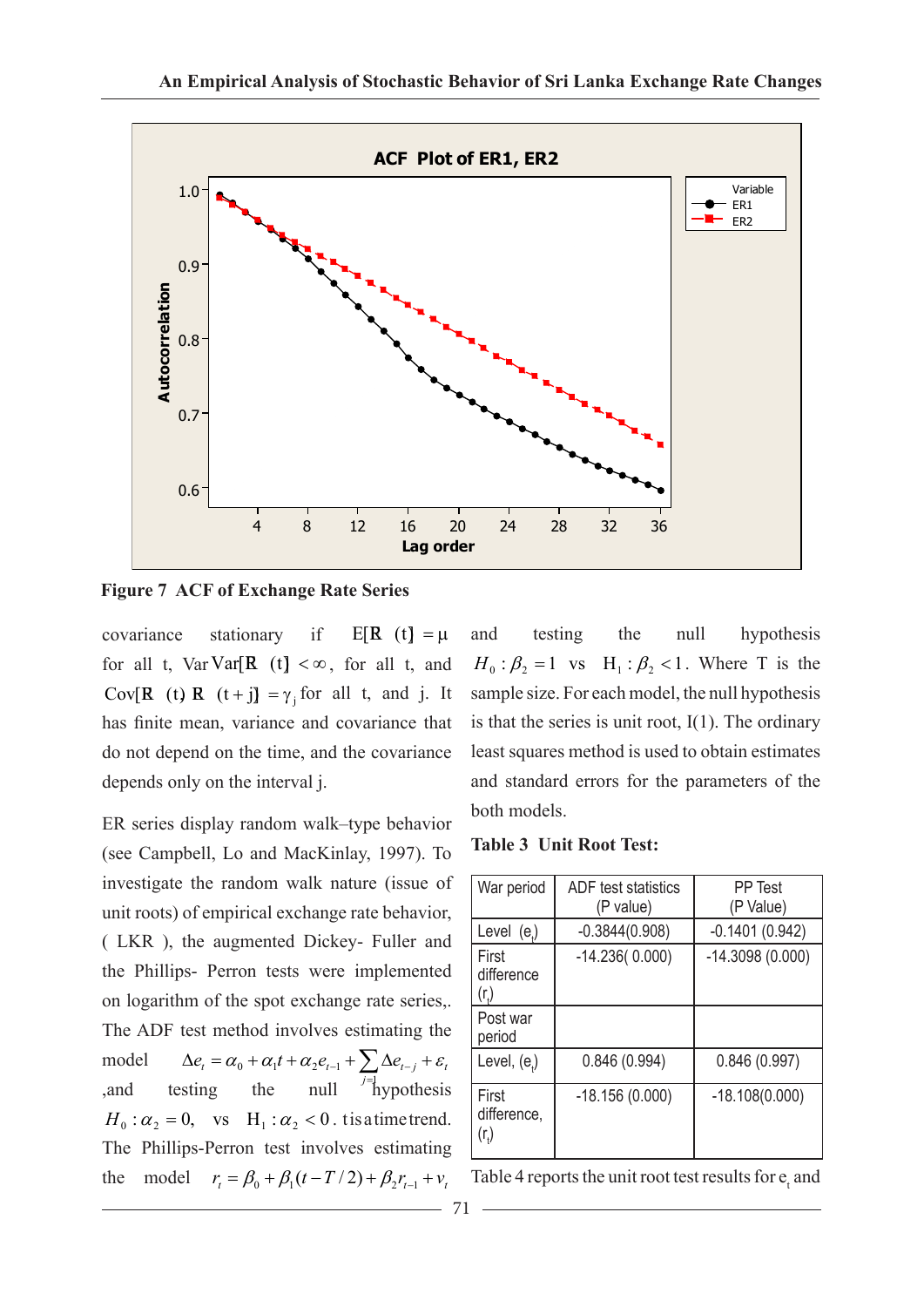

**Figure 8:** *Confidence ellipse*

their first differences $(r_t)$ . The results indicate that the unit root hypothesis cannot be rejected in both periods for the  $e_t$  and rejected for the first differences(rt). It indicates that  $e_t$  followed random walks and integrated of order I(1) during both sample periods. these results are consistent with the results of Cambell, Lo , and Mackinly(1997), Doukas and Rahman(1987) and Singleton(1982) .

Application of three augmented Dickey-Fuller tests(no trend and no intercept, intercept, and trend plus intercept) and PP test indicated that the series  $\{r_t\}$  are integrated of order zero, i.e. stationary, with p- values less than 0.001. the appropriate lag lengths for the tests were selected by minimizing AIC. However, return series cannot be described by a strict –sense stationary stochastic process, since standard



deviation of the return series, namely the volatility, is time–dependent in real markets. **Autocorrelation function(ACF) and long memory process** 

The level of exchange rate of  $ER_t$  behave as a random variable which behave as random walk, I(1). The results of Hsieh (1989) supports this finding. The nature of the trend of this variable is stochastic and tends to diverge. The impact of a shock  $\varepsilon_t$  on ER<sub>t</sub> or  $e_t$  does not diminish over time. Therefore, the shocks are persistent. The empirical auto-correlation function analysis (corrologram) of the ER series (level) for both periods show that autocorrelation values vary as shown in the figure 7. Empirical autocorrelation function (ACF) and the partial autocorrelation function (PACF) of the exchange rate series  $(r<sub>t</sub>)$  may help to identify what sort of stochastic process.





**Figure 9: Autocorrelation Function of Return Series**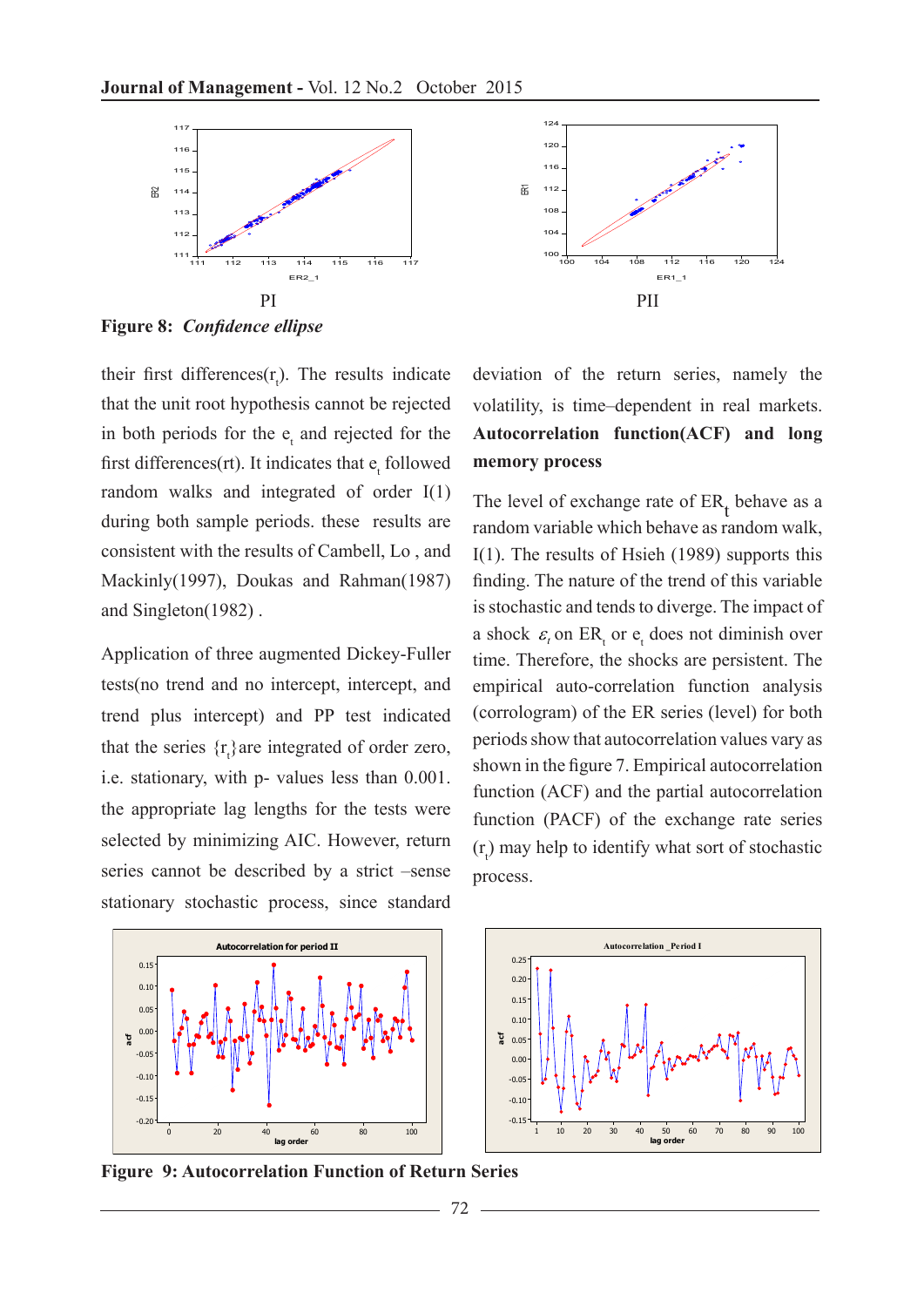Figure 7 indicates that during the period I, ACF decays faster in war period than during the post war period.

#### **Table 4 Autocorrelation Function**

| ACF (for 1 <sup>st</sup> and 36 lags) 0.993, 0.597 0.991, 0.695 |  |
|-----------------------------------------------------------------|--|

The sample acfs of ER1 and ER2 die off slowly a clear *linear* decline with very large values of first order autocorrelations. Analysis of the sample autocorrelation function of the ER. for the both periods shows the most striking feature of the correlogram is that the sample autocorrelation coefficients at various lags (Table-4) are very high even up to first 36 lags. The autocorrelation coefficient starts at a very high value (0.993) close to 1 and declines very slowly toward zero as the lag lengthens. ACF provides strong evidence of the presence of serial correlation. Results indicate that ER series has a very *long memory, or long term dependence* . This property characterizes the behavior of the series'long-lagged auto co variances. A shock to the series persists for a long time(has long lasting impact) even though it eventually dissipates. Long memory is indicated by the fact that the spectral density becomes unbounded as the frequency approaches zero. It indicates that the ER series in both periods are nonstationary series. The order of the series can be identified by partial autocorrelation function(PACF). Both sample PACF of both series show that first one PACF to be relatively large and all the remaining ones to be notsignificantly different from zero. It indicates that ER1 and ER2 series are  $\sim I(1)$ stochastic process. The confidence ellipse of the ER series show that ER series in war and

post war periods are highly auto-correlated. The following Figure-8 shows the 95% confidence region around the mean and it shows positive autocorrelation. Lagged scatter plot display autocorrelation regardless of the form of the dependence on past values. An organized curvature in the pattern of dots might suggest linear dependence between time separated values.

# **Autocorrelation of Exchange Rate Return and Correlogram:**

Sample autocorrelations for lags one to thirty six were computed for RS/US\$ return series. In general, ACF are negligible for return series. However, our empirical results of ACF show that the magnitude of autocorrelation is small and statistically significant (Q statistics) in war period and nonsignificant in the post war period. In this study, the autocorrelation of the exchange rate return series are weak but not independent and identically distributed. (iid). No autocorrelation coefficient exceeds 0.2 implying that there is little serial correlation, which is in agreement with the literature. Sample ACF decays slowly to zero at a *polynomial* rate as the lag increases. This type of process is referred to as long–memory time series. Autocorrelations auto-covariances are varying over time. it seems to mimic thecorrelation properties of a random walk process. It is seen that the autocorrelations of the return series are very small, even at low lags.  $Corr(r_{t+1}, r_{t+1-\tau}) \approx 0$ ,  $\tau = 1, 2, 3, \dots$ .

The Ljung-Box Q (LB) test statistics are used to test for first and second–moment dependencies in the distribution of the  $r_t$  series. The LB statistics indicate that percentage changes in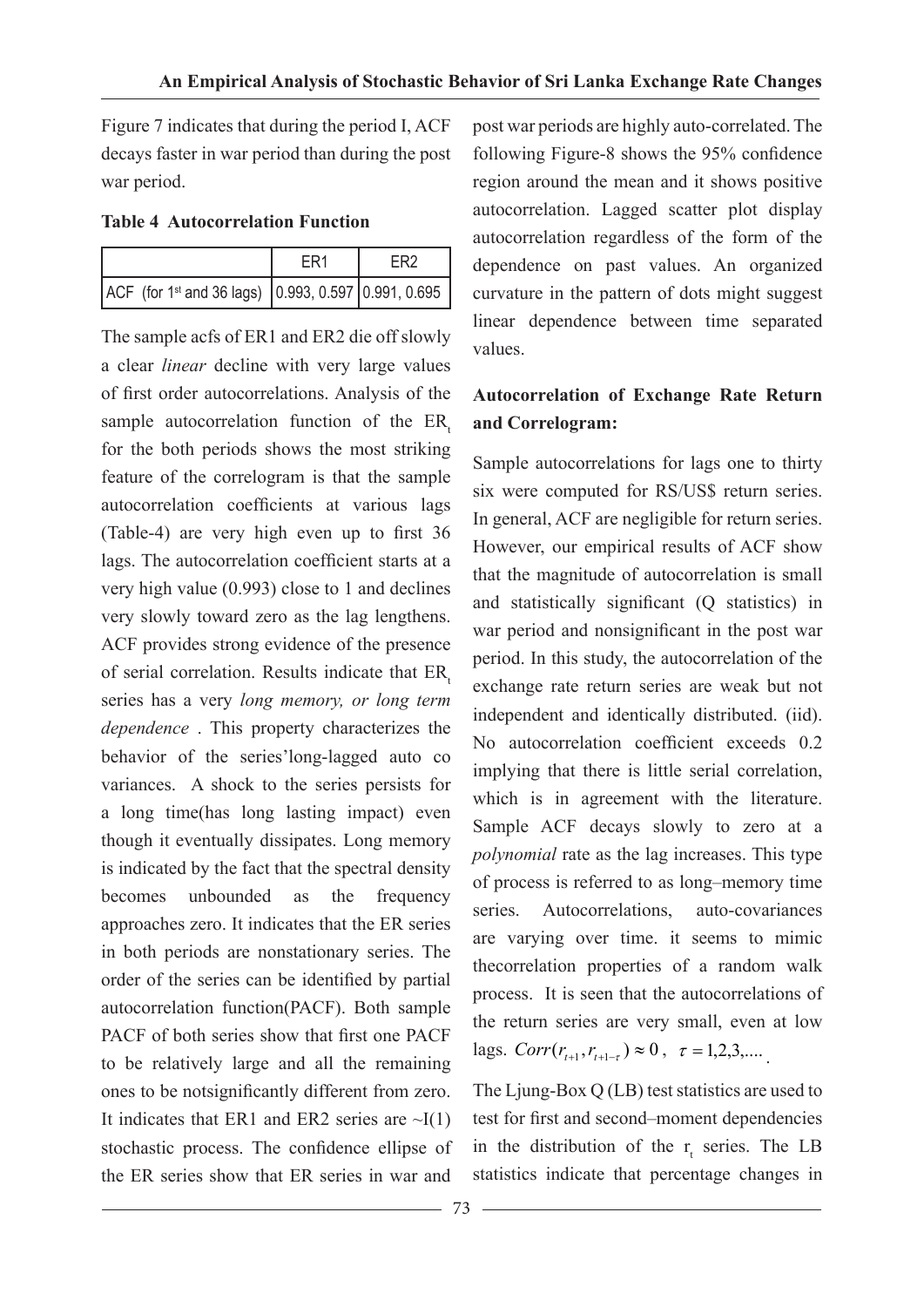

**Figure -10 Autocorrelation Function of Return, Absolute Return and Squared Return Series**

the LKR with respect to US dollar are serially correlated in war period and not in the post war period at 5 percent level. For the log returns, the Liung-Box statistics give  $O(36)=82.37$  which correspond to p value of 0.00 in war period. In Post war period, Q(36)=45 which correspond to p value of 0.14, based on chi-squared distribution with 36 degrees of freedom. The joint test confirms that daily returns have significant serial correlation in war period and no significant serial correlation in post war period.

# **Autocorrelation function of Absolute return and Squared return and nonlinear dependence**

In contrast to the lack of dependence in returns, the autocorrelation for the absolute and squared returns is always positive and significant and decays slowly (see Figure-9). In addition, the autocorrelation in the absolute returns is generally somewhat higher than the autocorrelation in the corresponding squared returns. Sample autocorrelations of exchange rate returns(SACF) are *generally* very small and statistically nonsignificant whereas the sample autocorrelations of the *absolute returns,*   $r_t$  and *squared* returns  $r_t^2$  are significantly different from zero even for large lags. Manas-Anton (1986) showed that  $|r_t|$  and  $r_t^2$  exhibit

substantial autocorrelation. The amplitude of the return is measured by the absolute value of the return or the return square. The autocorrelation function of absolute returns decays slowly as a function of time lag as a *power law.* The absolute or squared return acf shows power correlations with long–range persistence up to several lags. This behavior suggests that there is some kind of *long-range dependence* in the daily exchange rate return.

Variability of sample autocorrelation (for 36 lag order) in war period (0.007) is twice the variance of sample autocorrelation in postwar period (0.003). IQR is 0.09 in the war period and 0.05 in the post war period. This indicates that ACF has higher variability in the war period. The correlogram (ACF plot) shows that the series of return1 is a non-stationary series. They may be non-stationary in mean or variance or both.

| Table 5 Serial Correlation Q statistics(LBQ) |  |
|----------------------------------------------|--|
| for ACF                                      |  |

|                            | War period<br>Post War period     |                                        |
|----------------------------|-----------------------------------|----------------------------------------|
| Box-Pierce Q<br>statistics | Q statistic (LBQ) at<br>36th lags | Q statistic (LBQ) at<br>36th lag order |
| Acf                        | $82.37*$                          | $41.55^{NS}$                           |
| Acf absolute               | 84.80*                            | $125.73*$                              |
| Acf squared                | 38.25**                           | 23.13 <sup>NS</sup>                    |

\* significant at 1% level ,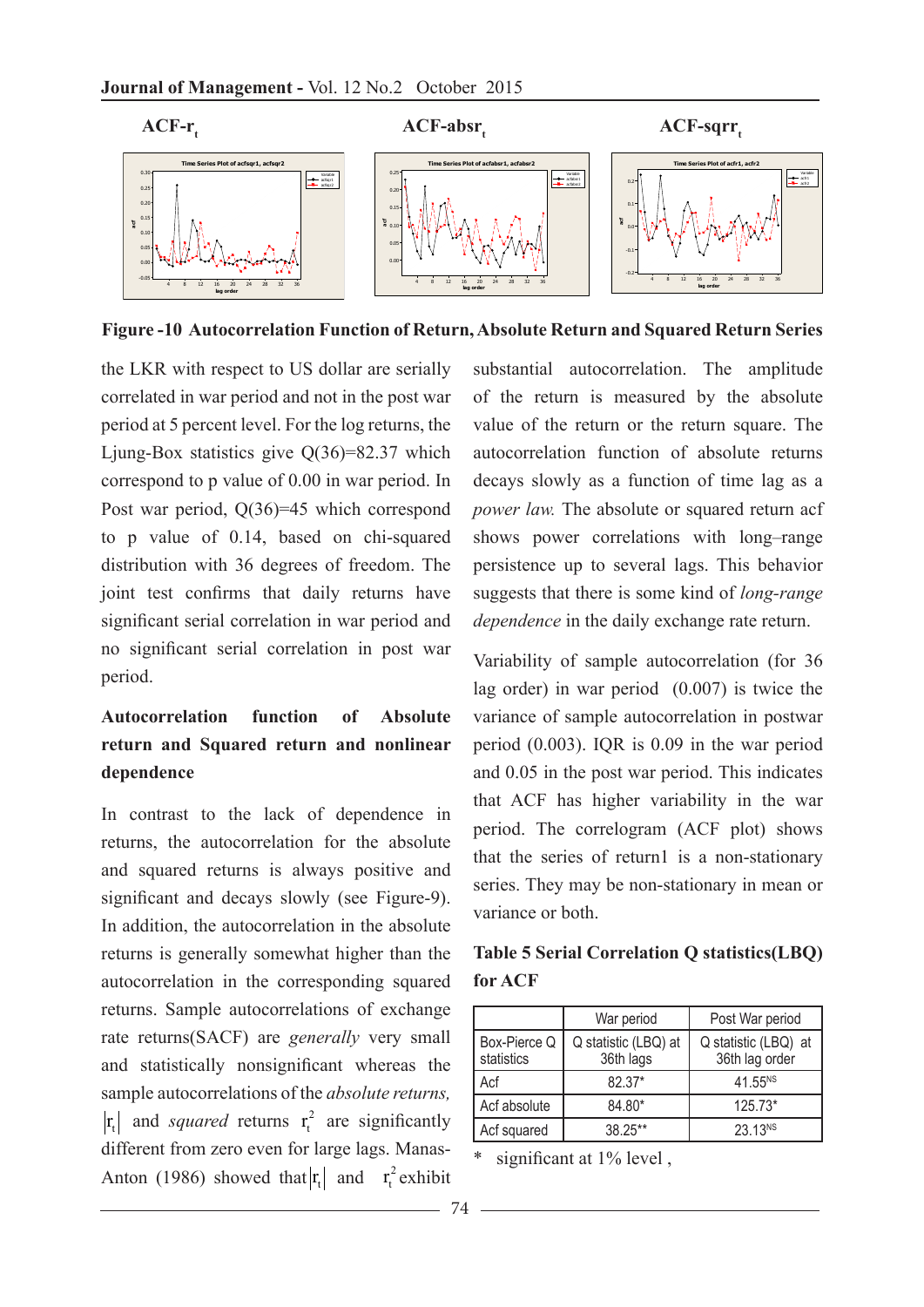\*\* significant at 1% from lag 6 to lag 25, NS-not significant

Q stat for acf of return 1 series shows that autocorrelation coefficients at various lags are statistically significant at 1 percent level. But the correlation coefficient size is very small (<0.226). The null hypothesis that autocorrelation coefficient is zero is rejected. In war period. O statistics shows that magnitude of autocorrelations of return1 series are small. However, all coefficients of autocorrelations are statistically significant for 36 lags. This is an exceptional case. This may reflect type II errors or heteroscedasticity. Heteroskedasticity can under estimate the true variance (Hsieh, 1988), Another possible source of bias, leptokurtosis which may create more significant 't' statistics(Friedman and Vandersteel, 1982). For nonlinear, non-Gaussian series, ACFs do not capture adequately the dependence structure of the series under the study. The sample ACF of heavy tailed nonlinear time series can have nonstandard statistical properties which invalidate many econometric testing procedures used for measuring dependence. ACF for squared return series1 in the war period, for only some lags, up to 6 and from  $25<sup>th</sup>$  lag to 36 lags Q stat are significantly different from zero, providing evidence of strong second moment dependencies (conditional heteroskedasticity)



**Figure 11- Probability plot of returns** 

in the distribution of LKR Exchange rate changes in the war period but not in the postwar period..

During post war period, Q statistics for ACF of return series are not statistically significant. Lagged values of the return2 series are uncorrelated.  $r_k \approx 0$ . This shows that it is asymptotically normally distributed under the assumption of weak stationary. ACF of Absolute return2 are significantly different from zero at up to 36 lags. However, ACF of squared return2 series are not statistically significant at all 36 lags.

## **Independence and Identical Distribution (IID) of Returns in time.**

The BDS test is a portmanteau test for time based dependence in a series. It can be used for testing whether the series are linear dependence or non-linear dependence or chaos. The results of the BDS test indicate that exchange rate return series cannot be considered as independent and identically distributed (P<0.001) in both sample periods. The autocorrelation function of the return series rapidly decays to zero. The absence of significant linear correlations in return series has been widely documented. It is well known that the absence of serial correlation does not imply the independence of the changes. Independence implies that any

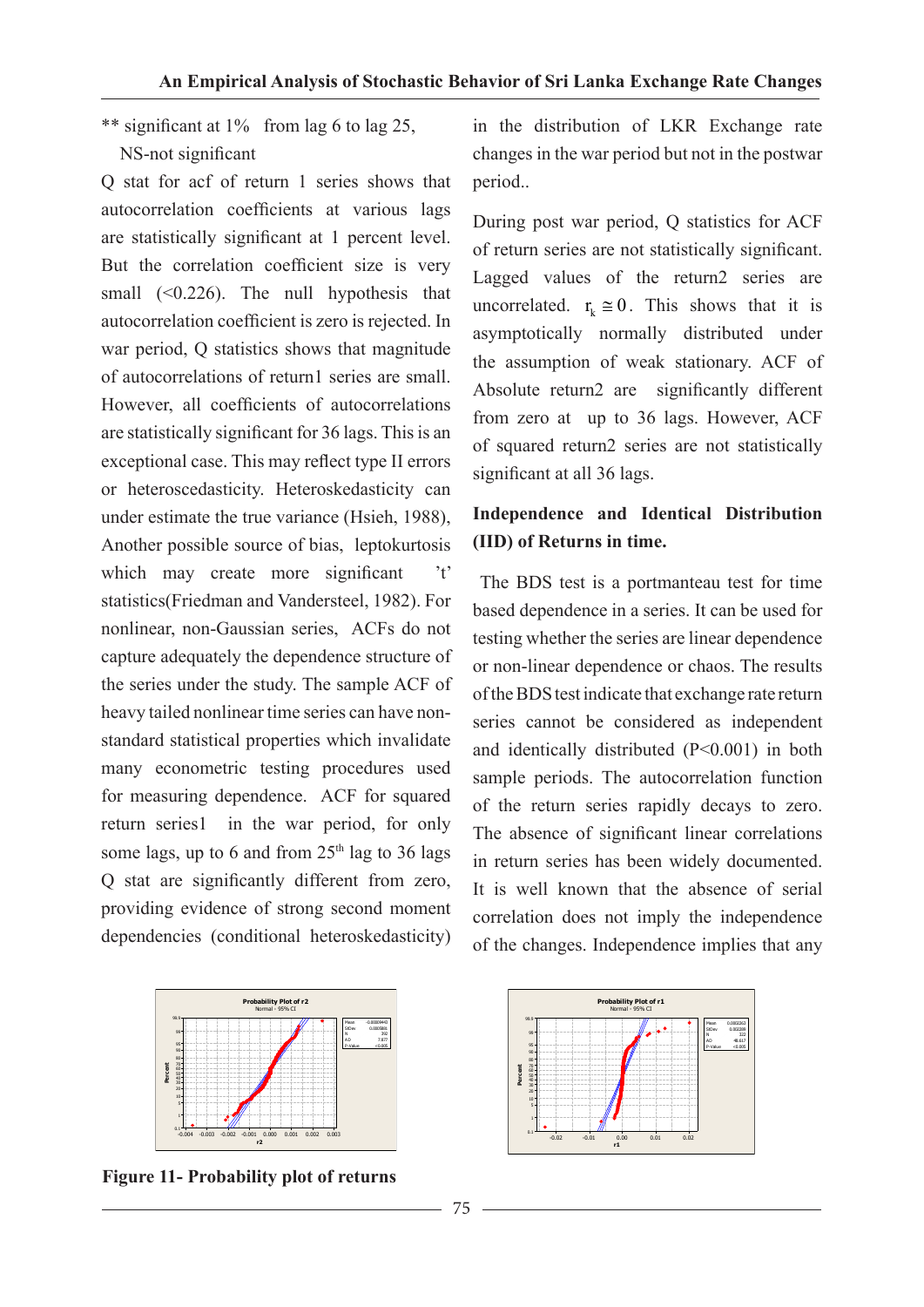nonlinear function of returns will also have no auto correlation. By assessing the values of the autocorrelation coefficients, partial autocorrelation coefficients and tests of their significance we may come to the conclusion that LKR return may be considered not independent in war time and independent in post war period.

## **Normality of returns**

Normality is a fundamental assumption of many financial models. The empirical results of this study suggest that log return is distributed as a non- normal distribution. Q-Q plots show the non -normality. It shows that there is systematic deviation from the normal distribution with deviation depicted on the graphs by points lying away from the straight line. In period II, deviation was lower from a symmetric distribution. The Jarque–Bera test statistics rejects the null hypothesis of normality of the exchange rate return series for both sample periods. P values for the JB test is 0.0000 for both periods. Rejection of normality can be partially attributed to inter-temporal dependence in the moments of the series.

The results show that distributions of the returns are skewed  $(sk_1 = -1019, sk_2 = -0.84)$  negatively in both periods. This implies that left tail of the distribution is fatter than the right tail. i.e is large negative returns tend to occur more often than large positive ones.

Tails of the distributions of the exchange rate return series are fatter than the tails of the normal distribution. Kurtosis indicates that the density function has longer and fatter tails, excess Peakedness at the mean. Very small and very large observations occur more often compared to a normally distributed variable

with same first and second moments.

The probability plots show that return<sub>2</sub> displays the least deviation from the normal distribution since the points, except for some outliers, are found next to the straight line.

## **Non-linearity**

The absence of autocorrelation does not imply the independence of the increments. Any nonlinear function will also have no autocorrelation. Simple nonlinear functions of returns , such as absolute or squared returns, exhibit significant positive autocorrelation or persistence. Testing for *non linear dependence* is important in terms of model adequacy, market efficiency, and predictability. Evidence of non linearity from figure 3 is shown in the exchange rate return series. Volatility clustering in effect brings non-linear characteristics. Non-linear dependence can be explained by GARCH models. Hsieh(1989a) discovered the evidence of nonlinearity in  $r_t^2$ .

# **Volatility Clustering and Non-linear Dependence**

The term volatility represents a generic measure of the magnitude of market fluctuations. The volatility process is concerned with the evolution of conditional variance of the return over time. Understanding volatility becomes extremely important in studying exchange rate. It is not directly observable. Although it is not directly observable, it has some characteristics that are commonly seen in asset returns. Figure 3 shows that variability of returns vary over time and appear in clusters. There are many quantitative definitions of volatility use in the **literature**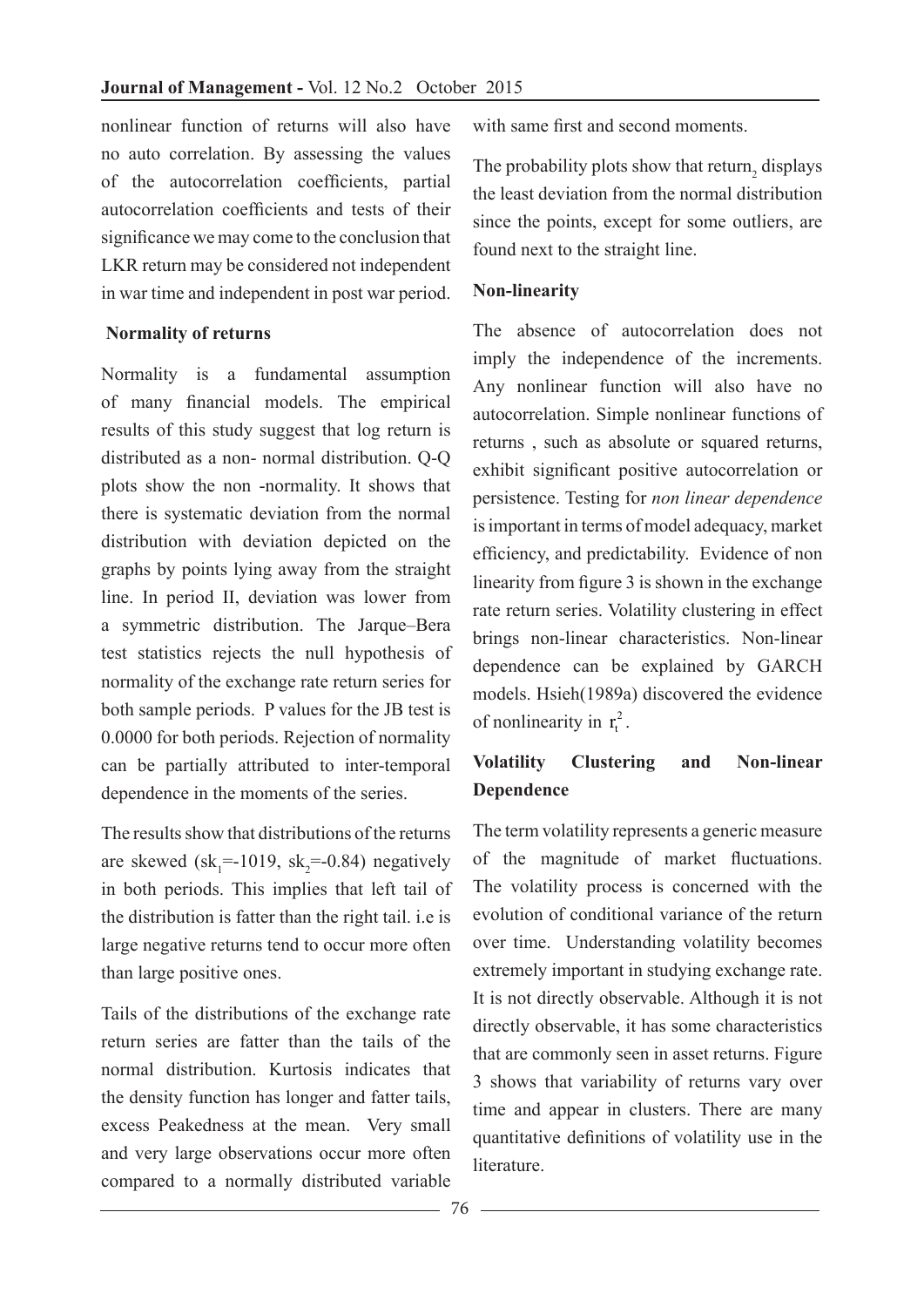**Table 7 Kurtosis Measures**

| Type of variables |        |        |
|-------------------|--------|--------|
| Level             | 3.08   |        |
| Return            | 49.49  | 7.94   |
| Return square     | 111 09 | 109 19 |





**Figure 13- Conditional Variance of Return Series**

 The negative extreme returns are important in risk management. Positive extreme returns are critical to holding a short position.

Exchange rate volatility tends to be persistent. Volatility clusters are observed as continued periods of high or low volatility. The tendency for volatility in exchange rate returns to appear in bunches. That is large returns (either signs) are expected to follow large returns, and small returns(either signs) to follow small returns. It indicates the strong serial correlation in squared return series. Volatility clusters are observed in LKR/US\$ return series during war period than in the postwar period. The implication of volatility clustering is that volatility shocks today will influence the expectation of volatility many periods in the future(long range dependencies). Bollerslev, Engle and



**Figure 14 Scatter Plot of the Return on day t against the return on day t-1 with Confidence Ellipse**

77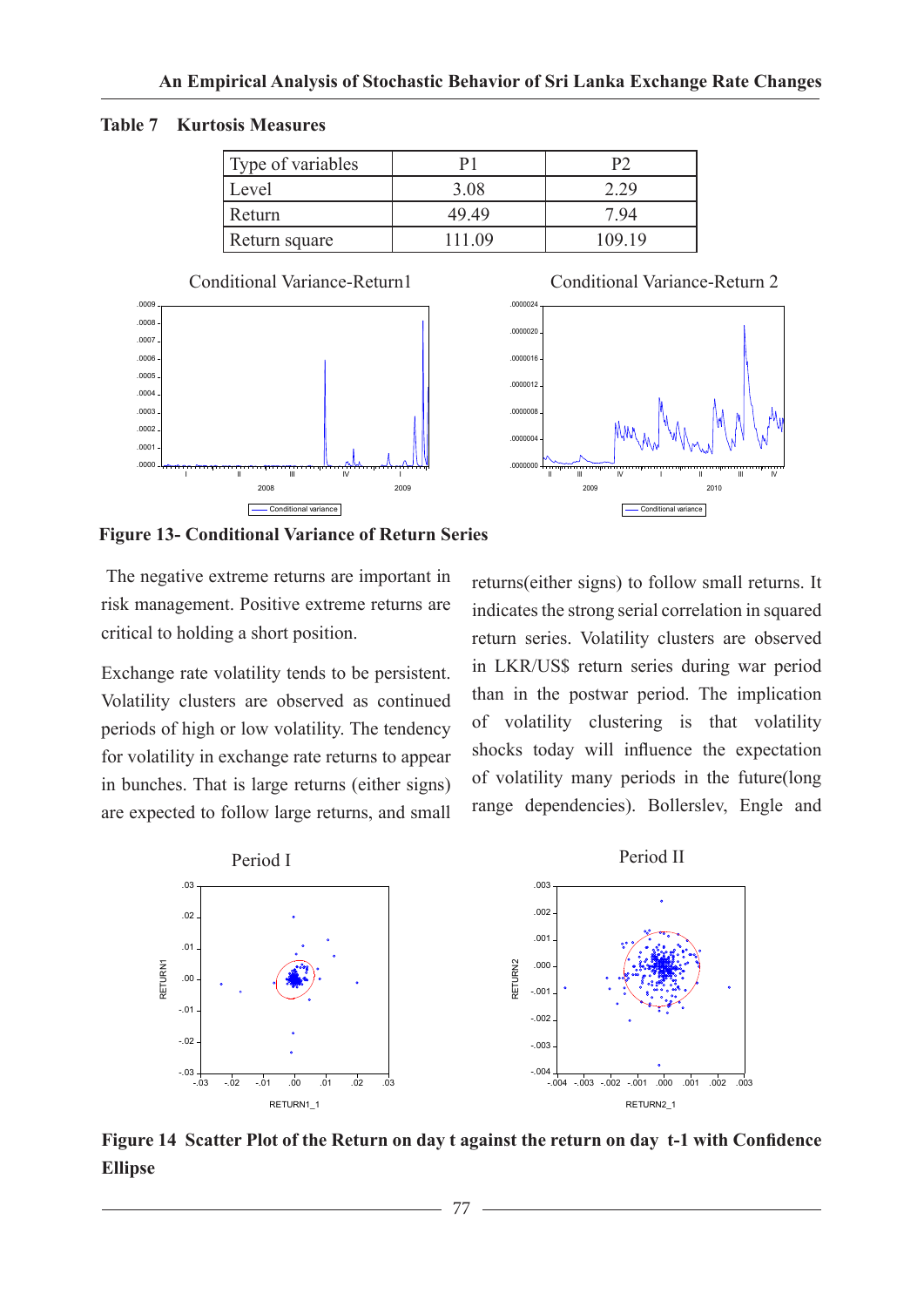

**Figure 15- Scatter plot of the absolute return on day t against the return on day t-1**

Nelson (1994) noted that volatility clustering is intimately related to the return series. Figure 3 illustrates this phenomenon on daily exchange rate returns.

Simple nonlinear functions of returns such as absolute or squared returns exhibit significant positive autocorrelation or persistence. This is a quantitative signature of the well-known phenomenon of volatility clustering. A quantity commonly used to measure volatility clustering is the autocorrelation function of the squared returns: Empirical ACF indicates positive values and decays slowly. Volatility clustering is a ARCH effects in the econometric literature. This slow decay is sometimes interpreted as a sign of long range dependence in volatility. GARCH model is useful for characterizing the persistence in volatility and the fat tails time series of exchange rate returns. GARCH models can be used to study heavy volatile markets .

Figure 13 shows the GARCH characteristics of return series. It indicates that conditional variance varies with time and behave differently in two time periods.

The scatter plots help us to understand the joint distribution of return  $(r_t)$  and lag 1 return  $(r_{t-1})$ . The confidence ellipse enclose areas that would







**Figure 15- Scatter plot of the squared return on day t against the return on day t-1**

78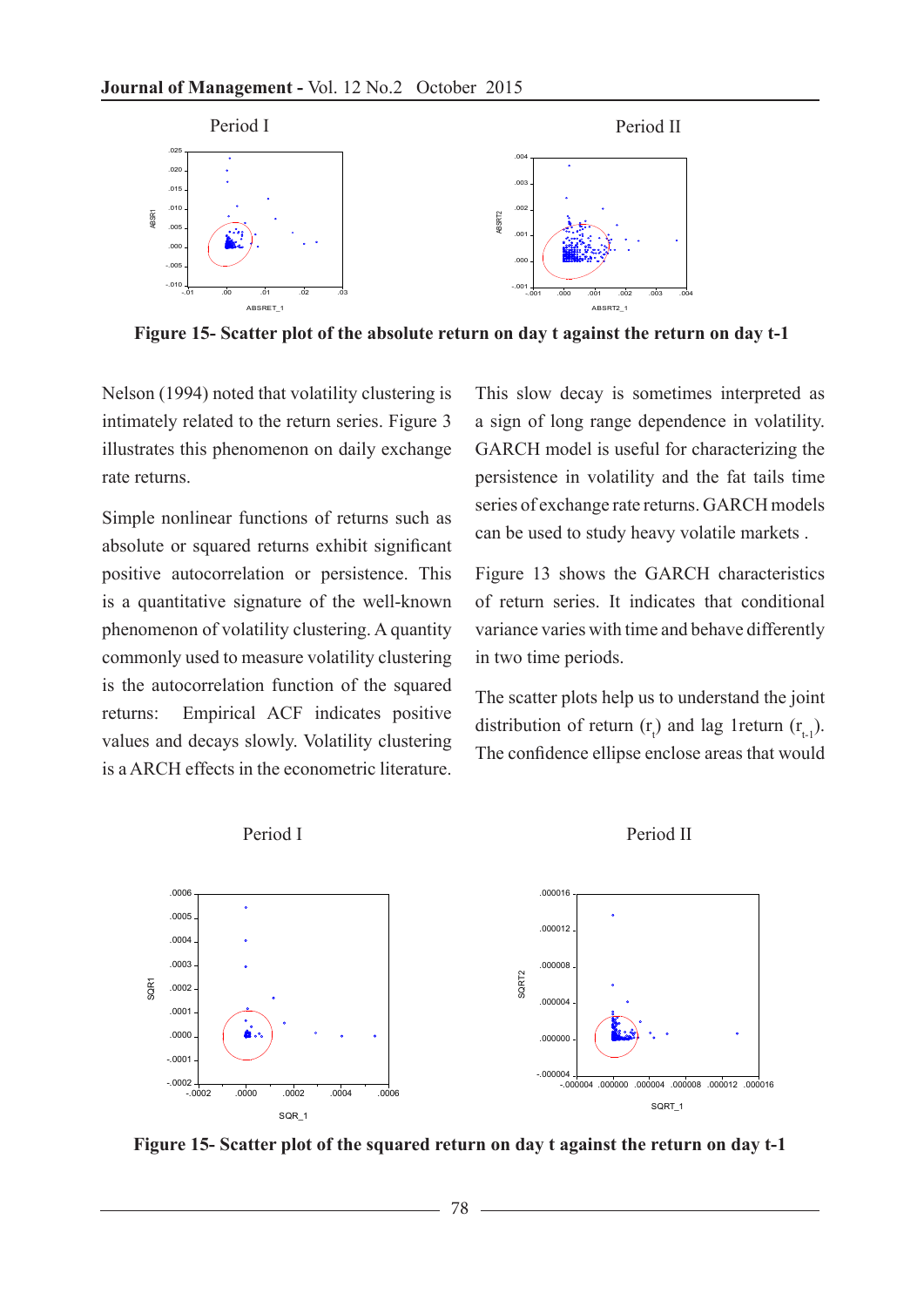#### contain 95 percent of the sample

From Figure 14, it appears that large returns tend to occur in clusters. This feature is more apparent when inspecting scatterplots of the return of day  $t$ , denoted return1,  $r_t$ , against the return of day t-1 denoted by  $r_{t-1}$ .

# **Persistence /long run impact / permanent impact**

An estimate of the persistence of exchange rate captures the long run effects of a shocks on exchange rate. If the series exhibits a stochastic trend, shocks may have a long run impact. Consider a univariate autoregressive (AR) process for exchange rate such that  $e_t = \mu + \sum_{i=1}^n \alpha_i e_{t-1} + \varepsilon_t$ . Persistence (P) is measured by the sum of the autoregressive coefficients. The results indicate that exchange rate return exhibits high persistence. When P>0.9 the exchange rate is highly persistent.

# **Table 8 Persistence in the volatility of exchange rate return**

|                               | Р1   | P2   |
|-------------------------------|------|------|
|                               | 0.80 | 0.64 |
| ה<br>$\prime =$<br>$\alpha$ . |      |      |

## **Leverage effects /Asymmetric effects**

In financial markets, it is a stylized fact that a downward movement is always followed by higher volatility. These characteristics exhibited by percentage changes in exchange rate data is termed as leverage effects. It is the negative correlation between shocks to return (returns) and to volatility (variance). It implies that increase in volatility causes currency to depreciate.

Asymmetries effects are usually induced by

increase in uncertainty. Engle and Patton (2001) explained that the asymmetric characteristics of percentage changes induce skewed distributions of price forecasts.

Another measure of nonlinear dependence is the so called leverage effect: the correlation of returns with subsequent squared returns, defined by  $L(\tau) = corr\left(\frac{r(t + \tau, \Delta t)}{2}, \frac{r(t, \Delta t)}{2}\right)$ 

, starts from a negative value and decays to zero suggesting that negative returns lead to a rise in volatility. However this effect is asymmetric  $L(\tau) \neq L(-\tau)$  and in general  $L(\tau)$ is negligible for  $\tau < 0$  The existence of such nonlinear dependence, as opposed to absence of autocorrelation in returns themselve, is usually interpreted by stating that there is correlation in volatility of returns but not the returns themselves. These observations motivate a decomposition of the return as a product  $r(t, \Delta t) = \sigma(t, \Delta t) \varepsilon(t)$  . Correlation between squared returns at a day t and returns at day t-1is not equal to zero. They are not independent since returns squared are correlated.

Asymmetric effects in the exchange rate returns are statistically significant in the post war period and not significant in the war period.

## **Model to Explain Volatility Clustering**

Various volatility models have been proposed to capture these characteristics (stylized facts) of exchange rate returns. Volatility models may be divided into two classes: the autoregressive conditional heteroskedasticity (ARCH) models and the stochastic volatility (SV) models. The majority of research papers reports that exchange rate changes behave stochastically as GARCH processes and that their distributions have fatter tails (leptokurtic) relative to the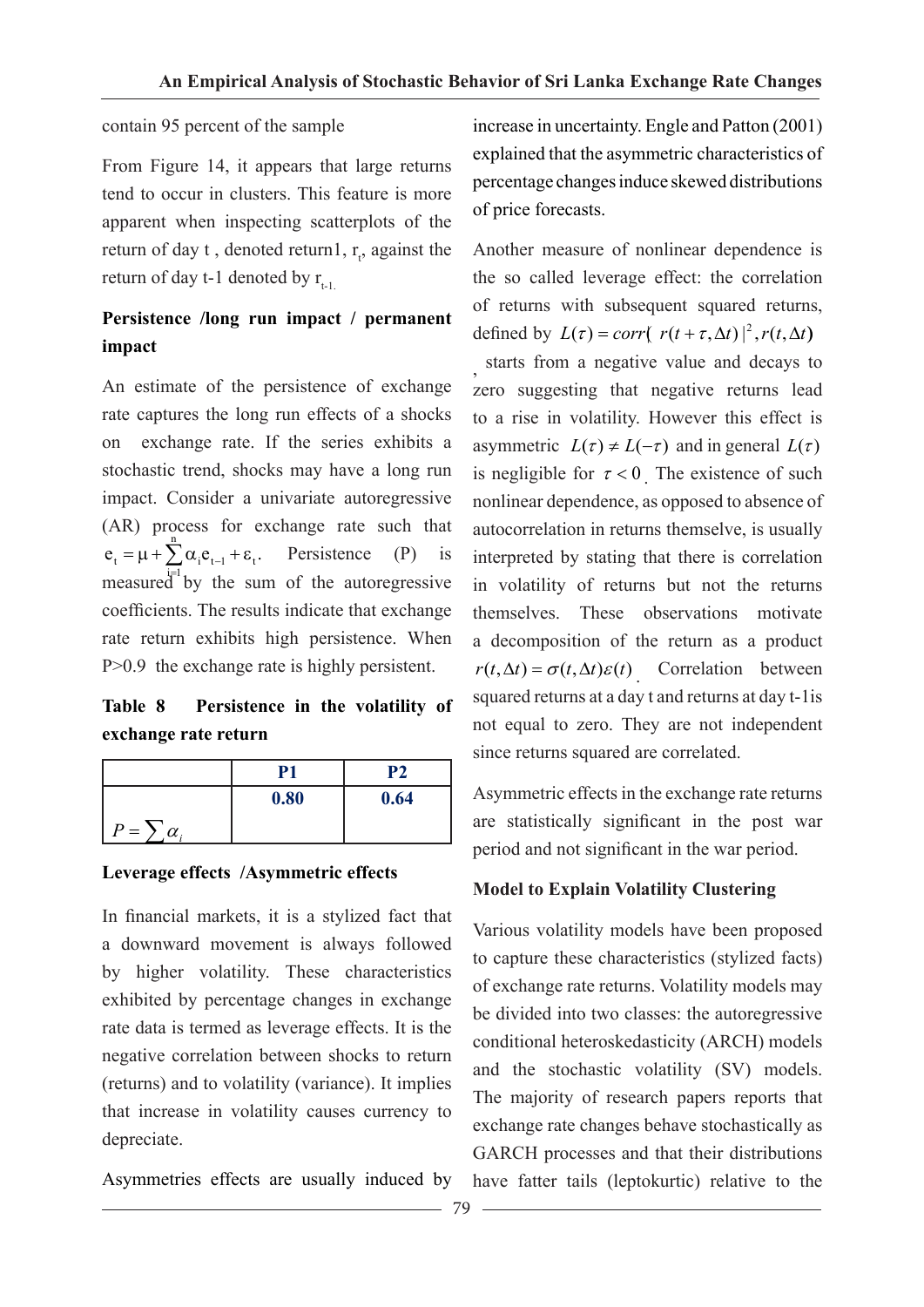normal distribution.

A number of thick tailed distributions have been suggested for ARCH type models, such as the student t distribution, generalized-error distribution and skewed – t distribution.

Uncertainty is measured by cv. Unconditional variance understates the uncertainty. Therefore conditional variance is considered. The  $GARCH(p,q)$  model is an extension of the ARCH class of models allowing both longer memory and a flexible lag structure without having to impose, a priori, any fixed lag pattern. GARCH and ARCH effects measure exchange rate uncertainty.

The Generalized heteroskedastic autoregressive (GARCH) (Engle 1982, and Bollerslev 1986) is used to model the time varying volatility (volatility dynamics) in financial variables. A salient feature of GARCH volatility model relates to the size of the variations in the conditional volatility. This feature is referred as the *amplitude* of the conditional volatility process(see Davidson 2004). The amplitude is given by the sum of the coefficients in the ARCH( $\infty$ ) representation of GARCH models. As shown in Davidson (2004), for the GARCH(1,1) model amplitude will be given

by covariantly example that  $\alpha + \beta < 1$ .  $\alpha_1$  and hence GARCH(1,1) model is

Another important and useful feature of GARCH model is the memory of the conditional volatility process (see Baillie et al. 1996, Zaffaroni 2000 and Davidson 2004). The memory of a GARCH model determines how long shocks to the volatility take to dissipate. There are usually two cases discussed in the

literature relating to memory of GARCH, namely the geometric(short) memory and hyperbolic (long)memory. The stationary GARCH models are usually considered to have short memory as shocks have relatively "less" persistent effects or "short –lived effects" on the conditional volatility. Slow hyperbolic rate of decay for the autocorrelations of  $u_t^2$ , which is a characteristic of long memory processes. Davidson (2004) discusses memory properties of GARCH model and shows that the length of the memory of the conditional volatility process is a function of the parameters of these models.

GARCH(1,1) model is used to capture ARCH and GARCH effect in exchange rate returns.  $GARCH(1,1)$  refers to the presence of a first order GARCH term and a first order ARCH term. ARCH effect and GARCH effects are statistically significant at the 5 percent level. The sum of the ARCH and GARCH coefficients  $(\alpha + \beta =)$  is very close to one in both periods indicating that shocks to the conditional variance are highly persistent in both periods, in particular, the volatility persistent is higher in period II than in the period I. the values are given in table 9.

**Table -9 ARCH and GARCH effects for the two periods** 

|                        | Period I | Period II |
|------------------------|----------|-----------|
| ARCH effect $(\alpha)$ | 0.148    | 0.155     |
| GARCH effect $(\beta)$ | 0.779    | 0.841     |
| Volatility persistent  | 0.927    | 0.996     |
| $\alpha + \beta$ )     |          |           |

Unconditional variance understates the actual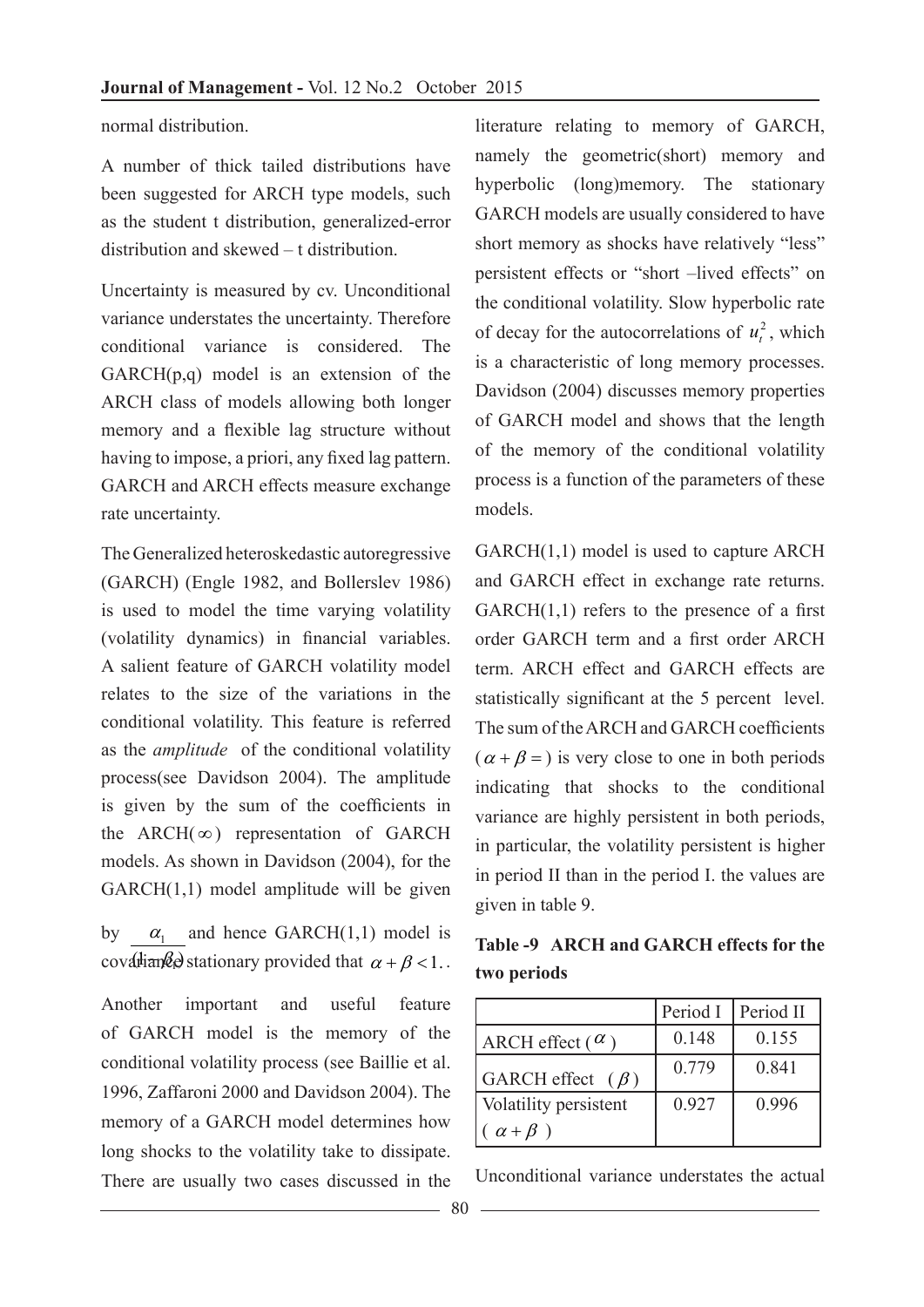degree of uncertainty of exchange rate Rupee-Dollar return.

## **Summary and Conclusion**

The exchange rate market is the most important financial market as it determines all international transactions and in effect influences a country's balance of payment. In this study, statistical properties of the exchange rate series are investigated empirically. These properties play an important role in international economics and international finance-risk management. The major findings of this study are that the expected value of the distribution of exchange rate return series tends to zero. Exchange rate movements are neither independent and identically distributed nor normally distributed. Means and variances of the return appear to change over time. Mean-variance portfolio selection rules and option pricing models are not applicable. Statistical procedure should take into account heteroscedasticity. Researcher should select the correct specification of the model.

*Acknowledgements:* First author like to thank Prof Jan G De Goojier, Prof H.P.Boswijk, and and Prof J.F.Kiviet, University of Amsterdam.

# **References**

- Bollerslev, T. (1986), "Generalized Conditional Heteroscedasticity," Journal of Econometrics, 31, 307-327.
- Calderon-Rossell, Jorge R. & Moshe Ben-Horim (1982), The Behaviour of Foreign Exchange Rates, Journal of International Business Studies 13, 99-111.
- Caporale, Tony, & K. Dorrodian, (1994), "Exchange Rate Variability and the Flow of International Trade", Economic Letters, 46, 49-54
- Diebold, & Marc Nerlove, (1986), "The Dynamics of Exchange Rate Volatility:A Multivariate Latent Factor ARCH Model," Special studies paper No: 205, Federal Reserve Board.
- Doukas, John, & Abdul Rahmn, (1987), "Unit Roots Test: Evidence from the Foreign Exchange Future Market," Journal of Financial and Quantitative Analysis, 22, 101-108.
- Fama, E.F. (1965), "the behavior of Stock Market Prices", Journal of Business, 38, 34-105.
- Fong W.M & Koh S.K , (1997), Joint Variant –Ratio Tests of the Martingale Hypothesis for Exchange Rates, Journal of Business & Economic Statistics, 15, 1, 51-59.
- Friedman, D. & S. Vandersteel (1982) "Short run Fluctuations in Foreign Exchange Rates," Journal of International Economics 13: 171-186.
- Hsieh, D.A. (1989a), "Testing for nonlinear dependence in daily foreign exchange rates", Journal of Business.
- Hsieh, D.A. (1988), "The Statistical Properties of Daily Foreign Exchange Rates: 1974- 1983", Journal of International Economics , 24, 129-145.
- Manas-Anton, L.A (1986), "Empirical behavior of Flexible Exchange Rates: Statistical Analysis and consistent models " unpublished dissertation University of Chicago.